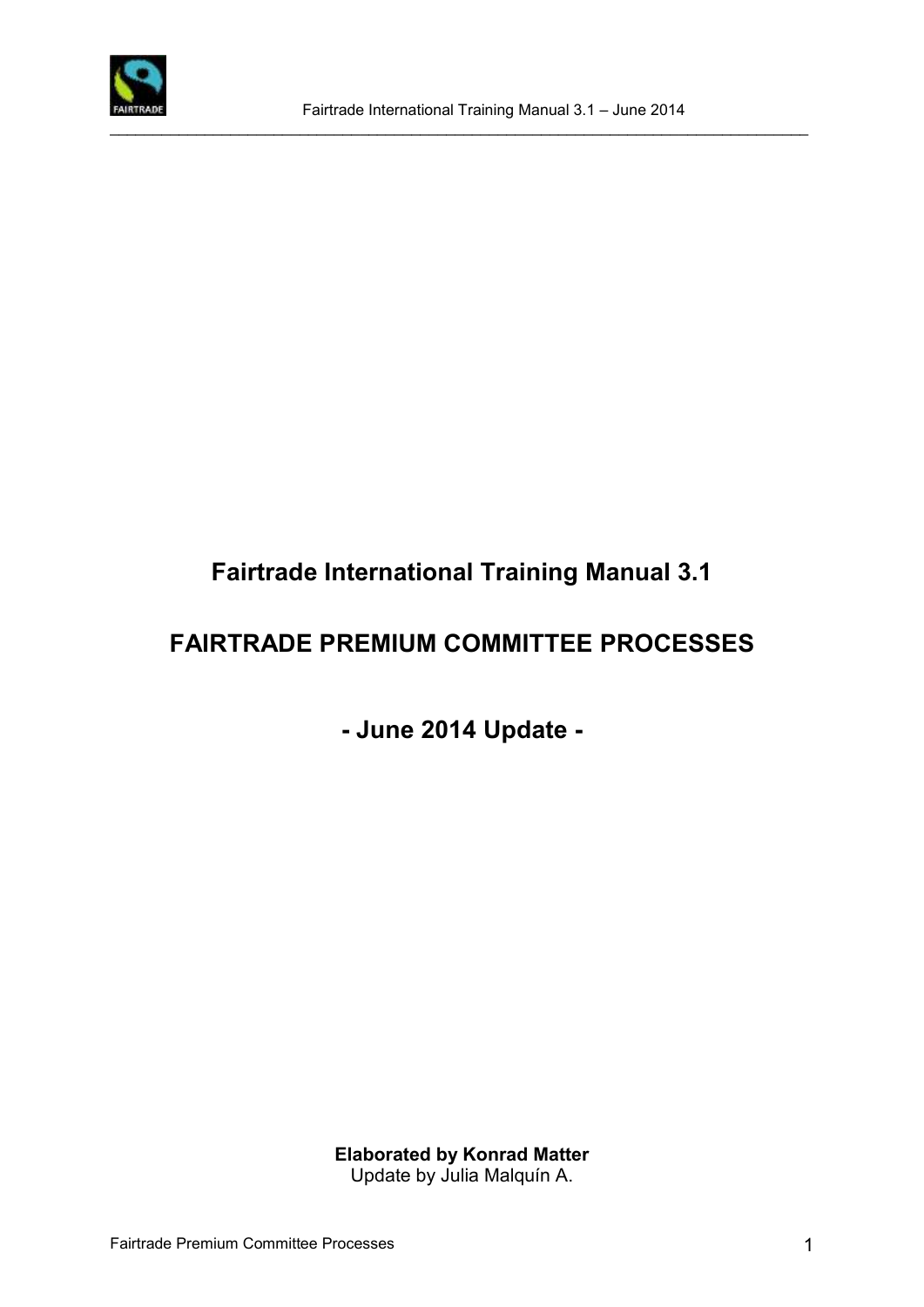

The Training Manual *"Fairtrade Premium Committee Processes"* is a product of the Fairtrade Labelling Organizations International e.V., Bonn, Germany. Fairtrade International is the worldwide Fairtrade standards setting and certification organization.

 $\_$  ,  $\_$  ,  $\_$  ,  $\_$  ,  $\_$  ,  $\_$  ,  $\_$  ,  $\_$  ,  $\_$  ,  $\_$  ,  $\_$  ,  $\_$  ,  $\_$  ,  $\_$  ,  $\_$  ,  $\_$  ,  $\_$  ,  $\_$  ,  $\_$  ,  $\_$  ,  $\_$  ,  $\_$  ,  $\_$  ,  $\_$  ,  $\_$  ,  $\_$  ,  $\_$  ,  $\_$  ,  $\_$  ,  $\_$  ,  $\_$  ,  $\_$  ,  $\_$  ,  $\_$  ,  $\_$  ,  $\_$  ,  $\_$  ,

Contact information: Fairtrade International Bonner Talweg 177 53129 Bonn **Germany** Tel.: +49 (0) 228 949 23 0 Fax: +49 (0) 228 242 17 13 Email: [info@fairtrade.net](mailto:info@fairtrade.net) Website: [www.fairtrade.net](http://www.fairtrade.net/)

Coordination: Matthias Kuhlmann Liaison & Service Development Producer Service and Relations Unit Fairtrade International

Special thanks go to the United Nations Online Volunteering Services, namely Mr Selden and Ms Eidhin, for the support provided

Reproduction of text is permitted, provided that the source is cited, Fairtrade International e.V. June 2014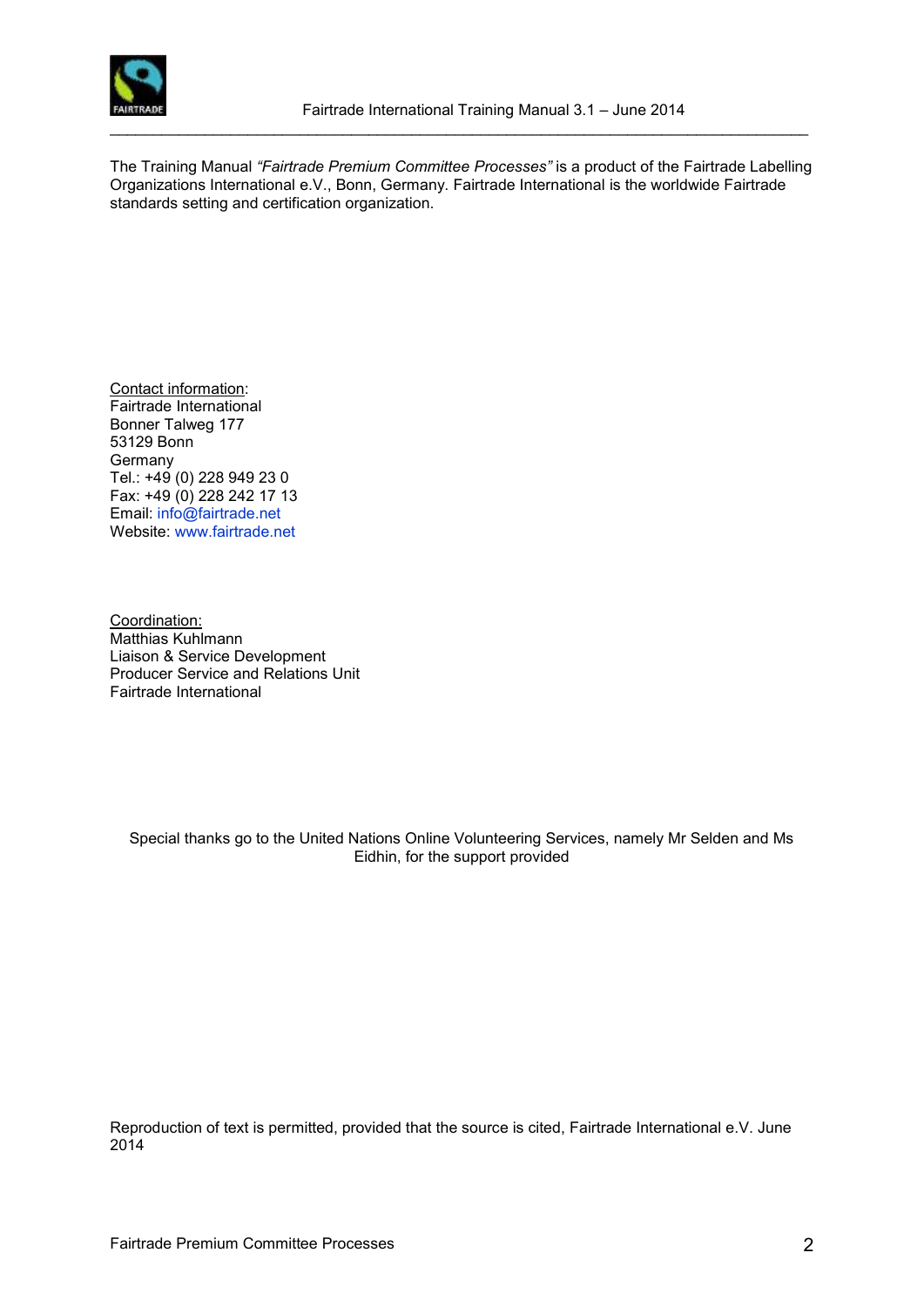

# **Table of Contents**

| 1.            |                                                                 |  |
|---------------|-----------------------------------------------------------------|--|
| $\mathcal{P}$ | <b>PLANNING</b>                                                 |  |
| (a)           |                                                                 |  |
| (b)           |                                                                 |  |
| 3.            |                                                                 |  |
| (a)           |                                                                 |  |
| (b)           |                                                                 |  |
| (c)           |                                                                 |  |
|               | 4. FAIRTRADE PREMIUM COMMITTEE (FPC) MEETINGS 14                |  |
| (a)           |                                                                 |  |
| (b)           |                                                                 |  |
| (c)           |                                                                 |  |
| (d)           |                                                                 |  |
| (e)           |                                                                 |  |
| (f)           |                                                                 |  |
| 5.            |                                                                 |  |
| (a)           |                                                                 |  |
| (b)           |                                                                 |  |
| (c)           |                                                                 |  |
| (d)           |                                                                 |  |
| (e)           | Relationship FPC - Trade Unions or other worker oganizations 20 |  |
| 6.            |                                                                 |  |
| 7             |                                                                 |  |
| (a)           |                                                                 |  |
| (b)           |                                                                 |  |
| (c)           |                                                                 |  |
| (d)           |                                                                 |  |
| (e)           |                                                                 |  |
| (f)           | Handing over from Outgoing to Incoming FPC after Election 27    |  |

#### **APPENDIX**

A. FPC Calendar of Activities and Events (Sample Spreadsheet)

B. Proposed text elements for master presentation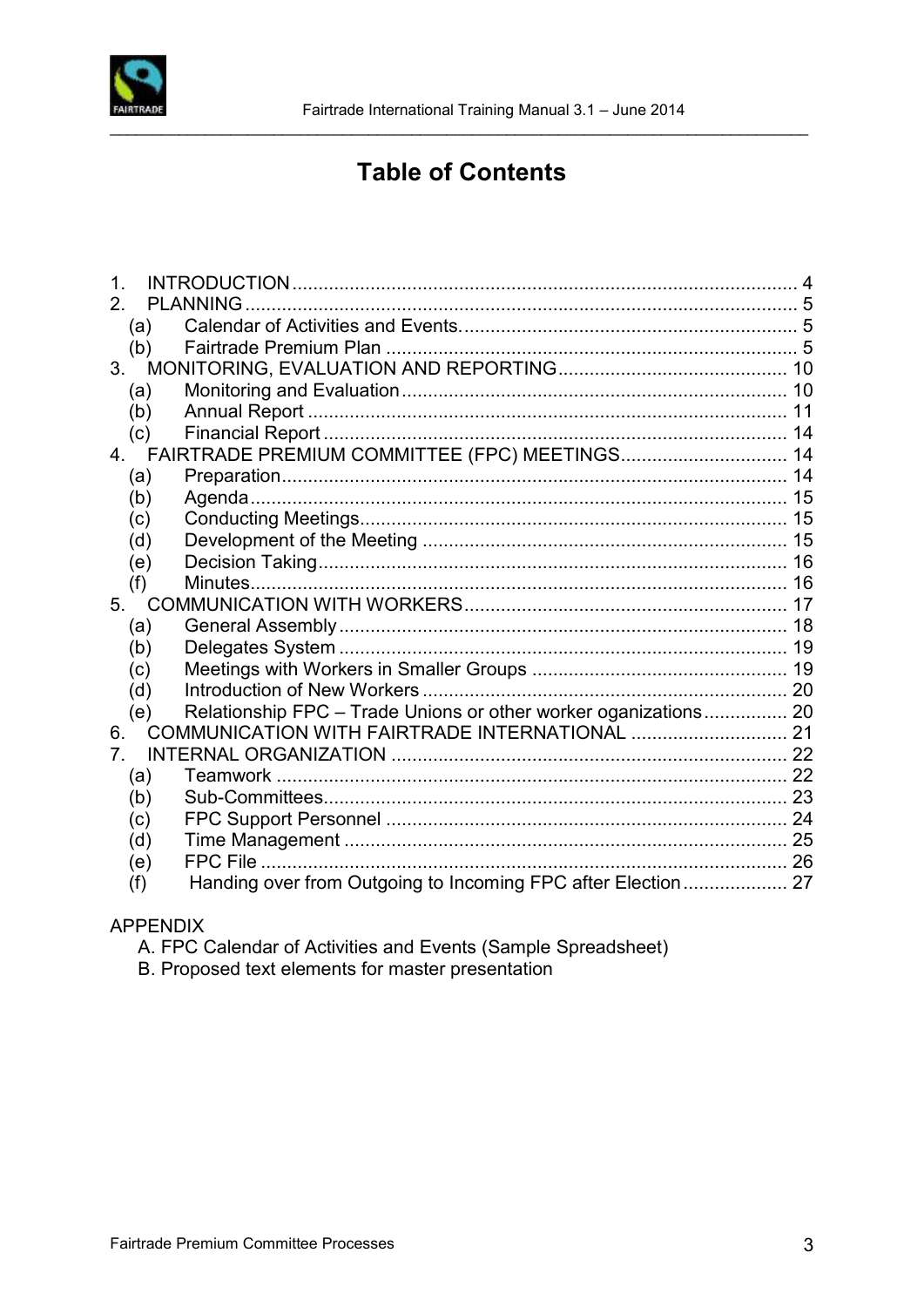

# **1. INTRODUCTION**

The purpose of this manual is to assist the Fairtrade Premium Committee (FPC) in its everyday routine. The Fairtrade standards<sup>1</sup> assign to the FPC responsibility for managing the Fairtrade Premium (FP) for the benefits of all workers. They establish the basic rules about how this should be done. The *Fairtrade International Explanatory Document for the Fairtrade Premium Committee in Hired Labour Situations* gives further orientation*<sup>2</sup>* . The intention of this manual is to help the FPC to perform its day-to-day work, to be better organized, and to do its job both efficiently (get the maximum result with minimum effort- 'do things right') and effectively (achieve its goals and targets- 'do the right things'). It is based on experience and good practices. The advice it offers should not be seen as a 'straight jacket'", but as suggestions for improving your own practice and as a reminder not to forget things. In this sense, the examples, checklists and models presented here should inspire you to develop your own tools, adapted to your own conditions.

<span id="page-3-0"></span> $\mathcal{L}_\text{max}$  , and the contribution of the contribution of the contribution of the contribution of the contribution of the contribution of the contribution of the contribution of the contribution of the contribution of t

As the standards say, the Fairtrade Premium must benefit workers, their families and their communities through Fairtrade Premium projects that address their needs and preferences as decided and adequately justified by workers (Standards clause 2.1.19). The FPC thus serves these groups of people. This is not an easy task, since you will be confronted with very different interests. The workers might be reluctant to support community projects, because they wish to keep the benefit for themselves. They should understand that they are part of the community and will benefit as well from community projects. However, the workers may not all live in the same community, so the question might become which community should benefit first. It is the responsibility of the FPC to find a practical and fair solution to these dilemmas, placing the common good above the interest of certain groups.

Among the workers themselves different groups and interests may also exist. The women often have different needs than the men and may be forgotten or overruled. In the decisions about premium allocation, the FPC should keep the gender perspective in mind. Another difference is between permanent, temporary/seasonal workers and migrant workers. Because of their less stable employment conditions, there is a risk that temporary/seasonal workers may not be adequately represented in the FPC, and, therefore, their needs may not be fully addressed. For this reason the composition of the Fairtrade Premium Committee should reflect the composition of the workforce, taking in account gender, work areas, community membership, union membership, and where applicable, migrant, temporary/seasonal and subcontracted workers (Standards clause 2.1.10). It should try to support and empower the weakest and most marginalized sectors of the workforce. It is a challenge to balance the interests of the different groups and strive for the welfare of all. This is the role of leadership.

 $2$  The document can be downloaded from the Fairtrade International website: <http://www.fairtrade.net/hired-labour-standards.html>

 $\overline{a}$ 

<sup>1</sup> Generic Fairtrade Standards for Hired Labour. Citations of the standards in this manual always refer to these standards.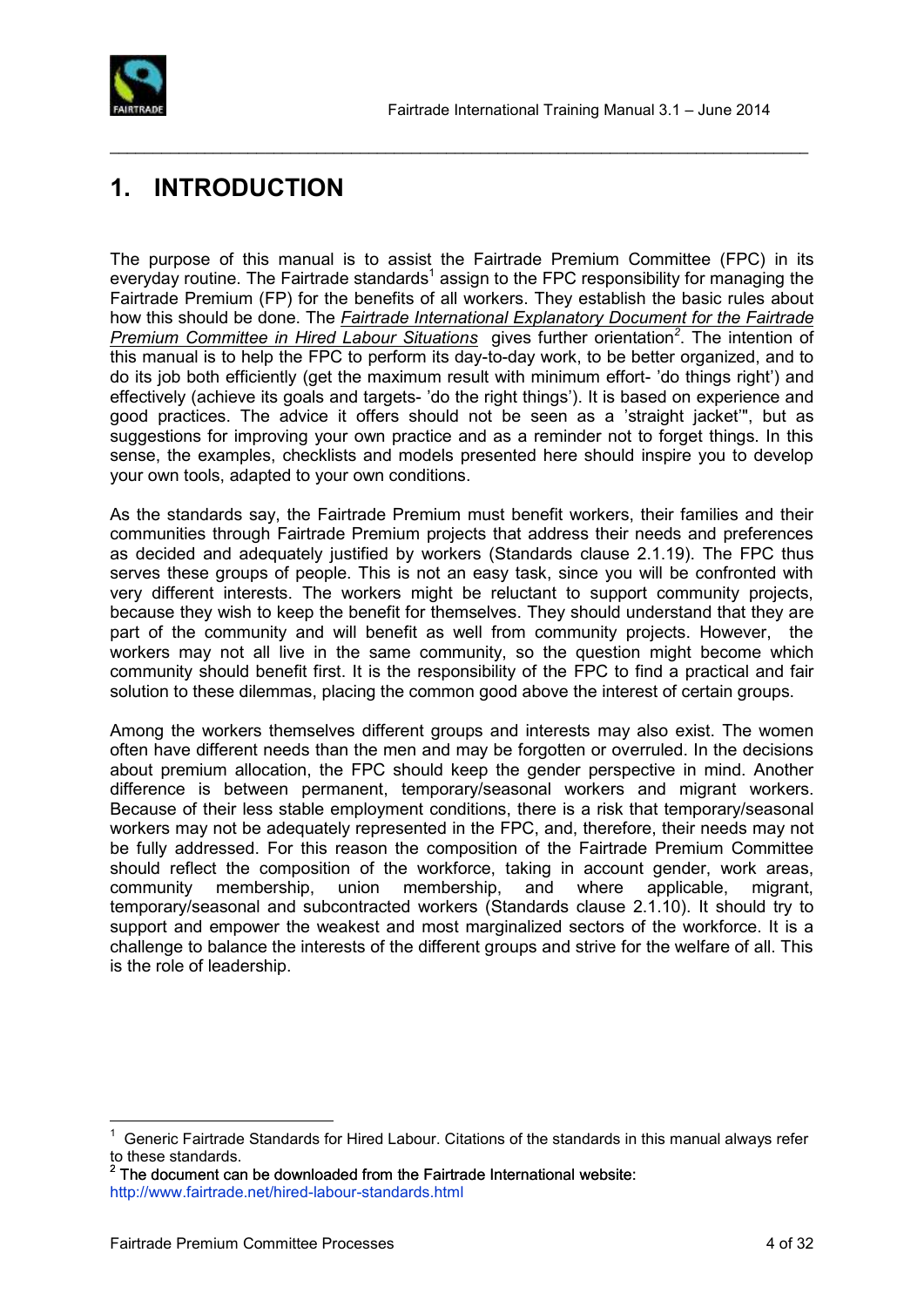

## <span id="page-4-0"></span>**2. PLANNING**

The work of the FPC is embedded in the flow of time, and in weekly, monthly and yearly cycles. Some activities must be carried out regularly. It is good to remember at which moment they are due. Other activities follow a particular sequence. Some have to be completed before others can start. It is important to know what comes first. The tool that helps being aware of the flow of time and doing things at the right moment is planning.

 $\mathcal{L}_\text{max}$  , and the contribution of the contribution of the contribution of the contribution of the contribution of the contribution of the contribution of the contribution of the contribution of the contribution of t

## <span id="page-4-1"></span>**(a) Calendar of Activities and Events**

The FPC has many things to do: prepare and carry out projects, hold meetings, write reports, etc. Most of these activities have to be done within a certain timeline; meetings are held on a certain day/date. With a growing number of premium projects, the number of activities and deadlines becomes bigger as well. A calendar of activities and meetings may help to remind you about the tasks and the deadlines. You may establish a separate calendar of activities for each project, as suggested in the Fairtrade International Training Manual *Premium Project Management*. However, you also need an overview of all activities, and you will have activities and meetings not related to a specific project. Therefore, it is useful to have a general, yearly FPC calendar that contains:

- Dates for all meetings and events.
- The consolidated timetable for all projects to be prepared and/or implemented (not detailed project activities, since for these you have a calendar for each project), noting particularly the beginning, milestones and end of each project.
- Timetable for activities not related to a specific project.
- Groups or people who must attend meetings and events, or who are responsible for the tasks.

The calendar is revised as required to keep it updated.

See the model calendar in Excel format in the appendix "Calendar of activities and events" .

### <span id="page-4-2"></span>**(b) Fairtrade Premium Plan**

The annual Fairtrade Premium Plan is a standard requirement (Standards clause 2.1.15). It is developed after consultation with workers and it is much more than a simple calendar. It describes the strategy and priorities of the organization and it should include the overall annual budget, including expected Fairtrade Premium income for the year, and a description of projects. The "*Fairtrade Premium Plan and Reporting Templates"* provide you with two templates to help you prepare the annual Fairtrade Premium Plan. $3$ 

In the elaboration of the workplan, the FPC should consider periods of leave and production peaks.

Strategy is a long-term plan of action, designed to achieve particular objectives. Strategy formulation has three elements:

- Situation or problem analysis
- Defining objectives

 $\overline{a}$ 

Strategic plan that describes how objectives are going to be achieved

<sup>&</sup>lt;sup>3</sup> http://www.fairtrade.net/fileadmin/user\_upload/content/2009/standards/documents/genericstandards/2014-03-31\_Premium\_plan\_report\_template\_EN.pdf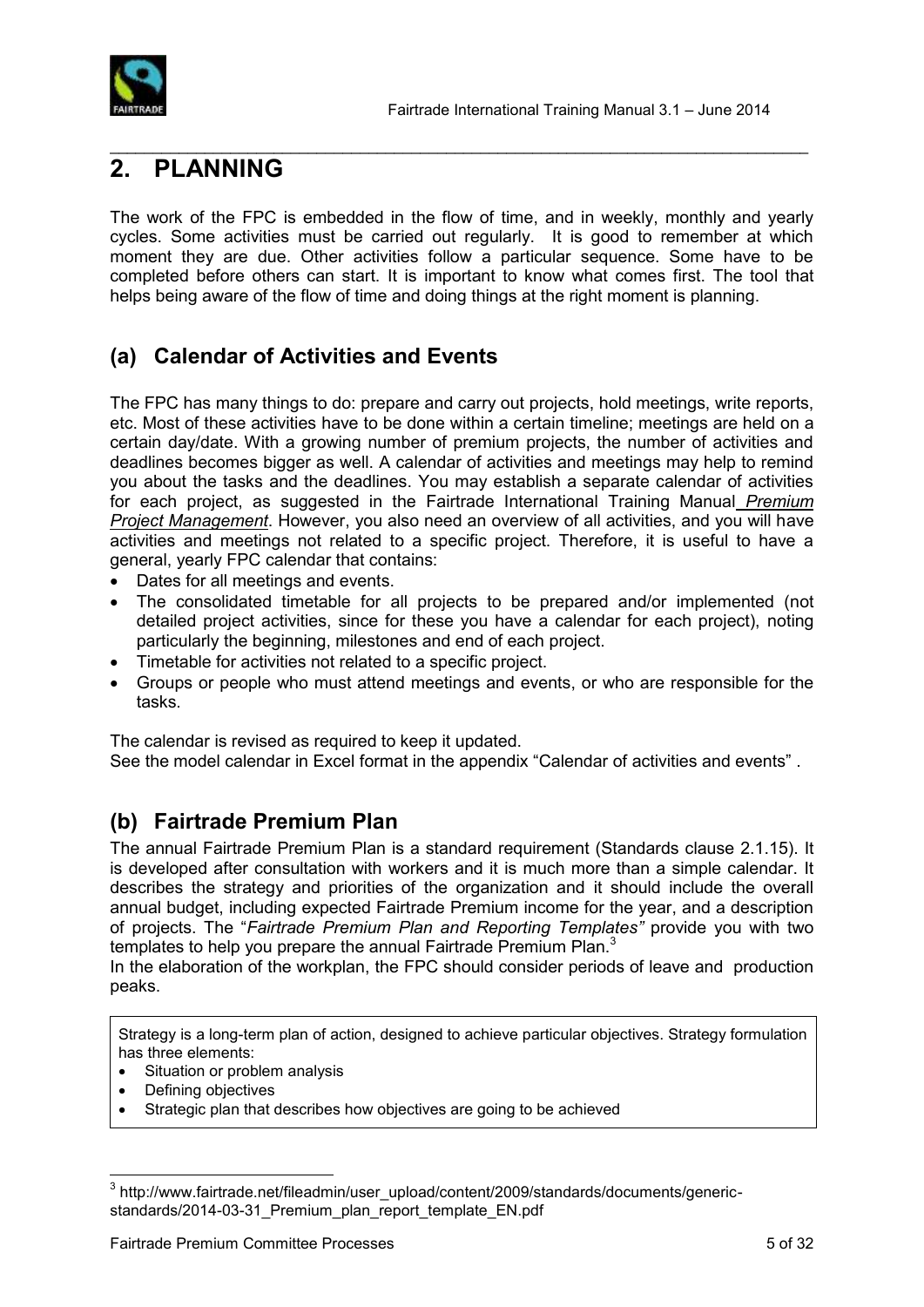

 $\mathcal{L}_\text{max}$  , and the contribution of the contribution of the contribution of the contribution of the contribution of the contribution of the contribution of the contribution of the contribution of the contribution of t Preparation for the yearly workplan is a process of consultation and reflection. It should start early, at least three months in advance (e.g. in October when the business year is from January to December). It is done in three steps:

(1) **Consultation with all workers**: The FPC must meet and consult with the workers to understand their needs and to discuss project ideas regularly. These information and consultation meetings must be held during working hours. Workers who share the same interest could be invited to form groups and make their own proposals. This could be, for instance, a women's group, a migrant workers' group, a temporary/seasonal workers' group. Or it could be a community group (workers living in the same community) proposing a project for that community, such as a drinking water well or a social hall. All workers, individually or in groups, should be able to put forward their ideas. Of course, the FPC members themselves can take initiatives for projects. More ideas about how to identify projects can be found in the Fairtrade International Training Manual *Premium Project Management*.

In the consultation round and the later planning stages, the FPC should take a gender sensitive approach. This takes into account that women and men often have different needs and priorities, face different constraints, have different aspirations and contribute to development in different ways. These differences should be taken into consideration in the process of project identification, selection and planning. The aim of such an approach is achieving gender equality in the sense of equal opportunities for women and men. A basic step would be to collect project proposals and feedback to project ideas in a gender disaggregated form (responses from women and men are collected and counted separately). To help integrate the gender perspective in the consultation and planning process, the FPC might need external support.

(2) The second step is a process of **analysis and reflection within the FPC**. The FPC must examine the needs and project ideas very carefully in order to develop the Fairtrade Premium Plan. The FPC needs to determine the best use of the premium and set a reasonable budget based on the expected premium income.

A quick and easy project will have a very simple plan, bigger projects will have more detailed plans. Tools to select projects can include needs assessments, setting of priorities, feasibility studies, and cost analysis and risk assessments. Cash distribution must also follow the guidelines for planning and reporting. A risk assessment must be undertaken for all major projects (Standards clause 2.1.17).

The FPC should examine project ideas not from the perspective of a specific interest group, but with a broader view. It must care for the common good of the whole workforce and the community, not forgetting specially disadvantaged minority groups. It should be guided by the principles for project selection as laid down by Fairtrade International in the *Explanatory Document for the Fairtrade Premium Committee in Hired Labour Situations*.

Last but not least, all projects must stay within their financial limits. The FPC cannot spend more money than it has. To make sure that the workplan is financially viable, it must contain a budget. If there are many good project ideas and the premium is not sufficient to realize them all, the FPC must rank them according to their priority. The terms of reference (ToR)or the constitution of the legal body must describe the criteria for selection of Fairtrade Premium Projects.

The FPC should dedicate enough time to this process. You might need one or more extraordinary planning meetings, or you might wish to hold a planning workshop for a whole day or weekend with an external facilitator (e.g. Fairtrade International producer support or your regional producer network).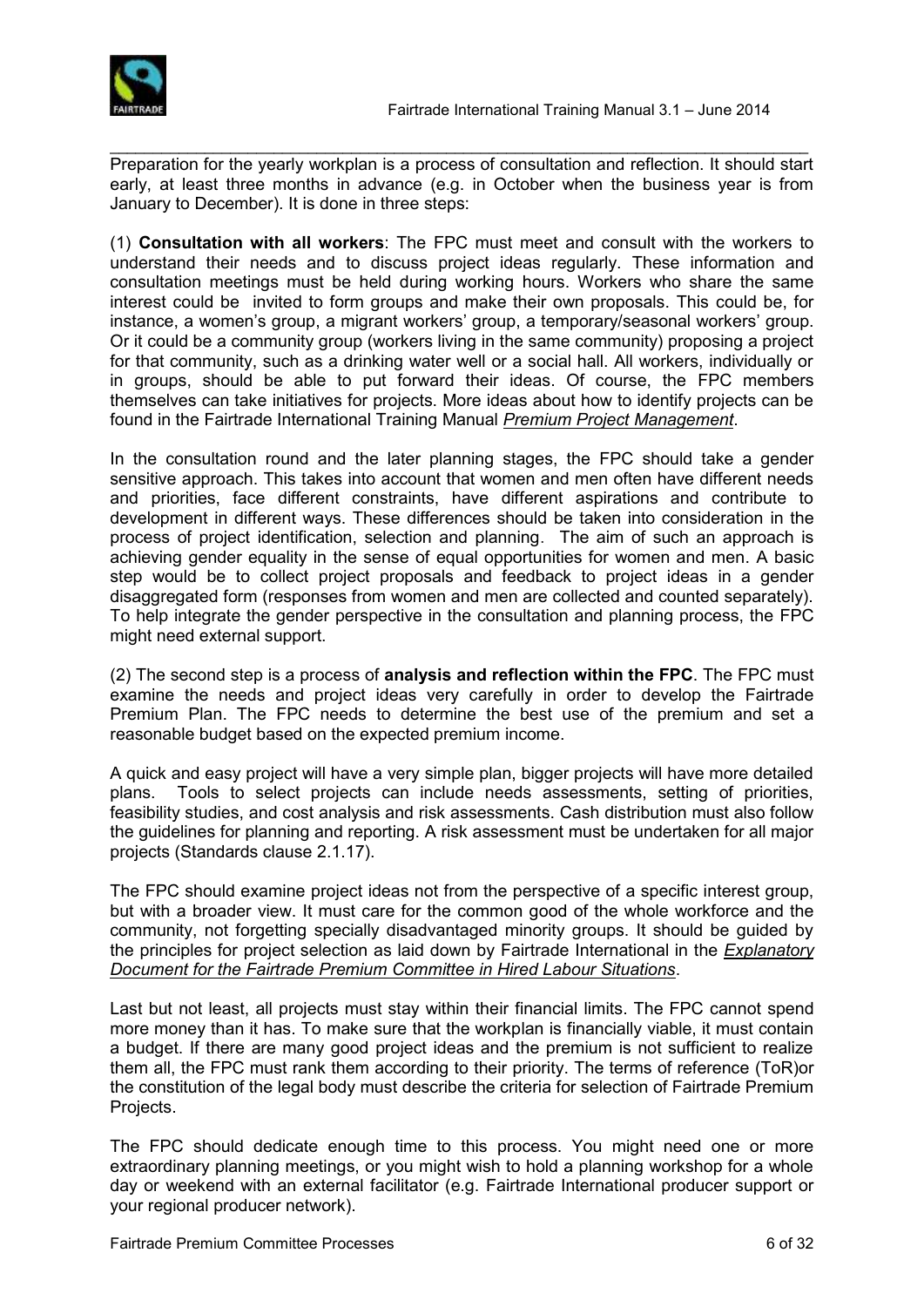

(3) Once the FPC has decided on the projects and other activities (e.g. training), it must convert the plan into a **written format** to be approved by the annual General Assembly of all workers.

 $\mathcal{L}_\text{max}$  , and the contribution of the contribution of the contribution of the contribution of the contribution of the contribution of the contribution of the contribution of the contribution of the contribution of t

You can use the templates developed by Fairtrade International. It is not a condition to comply with the requirements but they are useful tools to help you as a starting point. All workplans should be written in the appropriate language and in a format that workers can easily understand in order to approve it and be involved in the execution as beneficiaries.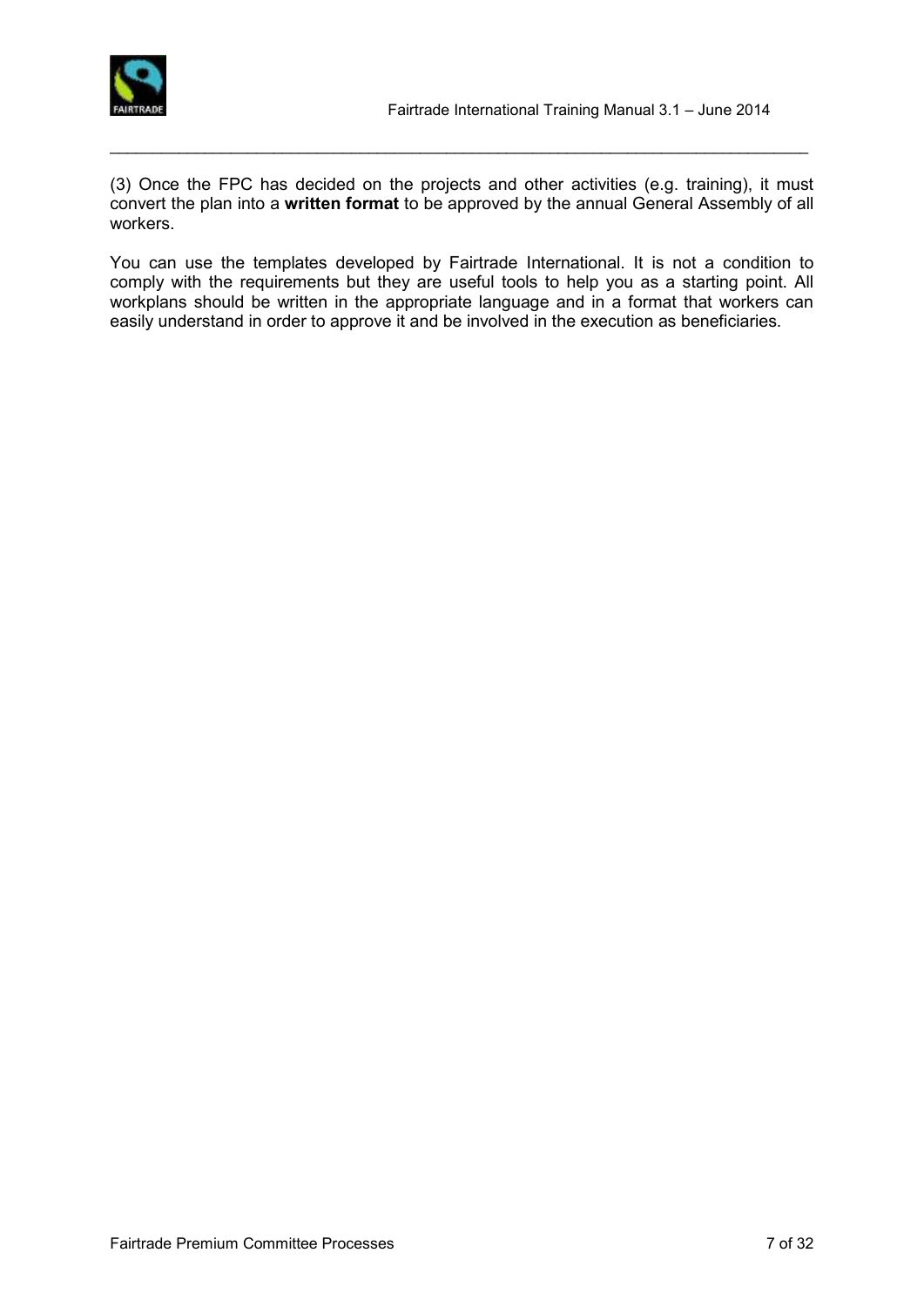

\_\_\_\_\_\_\_\_\_\_\_\_\_\_\_\_\_\_\_\_\_\_\_\_\_\_\_\_\_\_\_\_\_\_\_\_\_\_\_\_\_\_\_\_\_\_\_\_\_\_\_\_\_\_\_\_\_\_\_\_\_\_\_\_\_\_\_\_\_\_\_\_\_\_\_\_\_\_\_\_\_ The Fairtrade Premium Plan Template contains the following information:

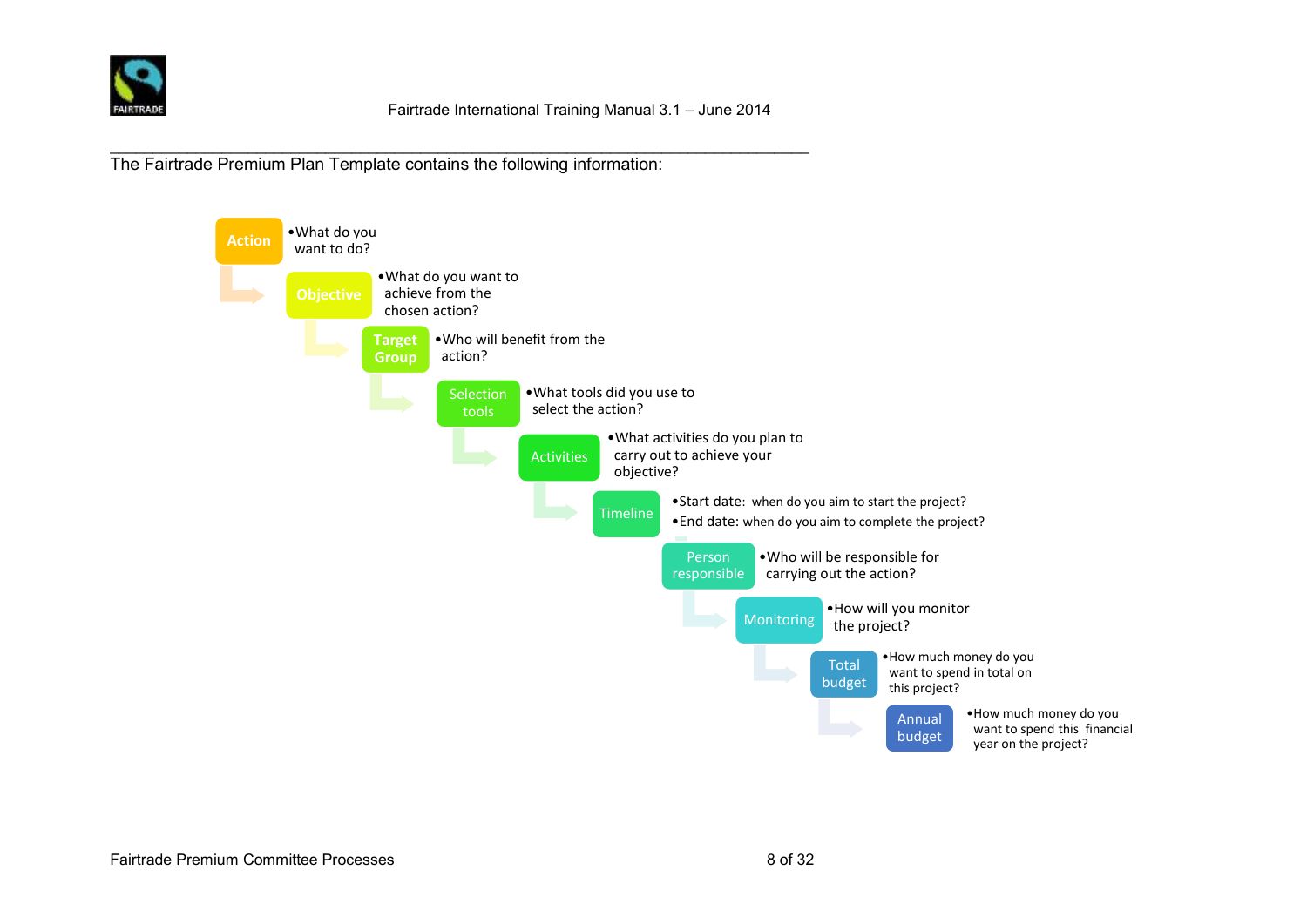

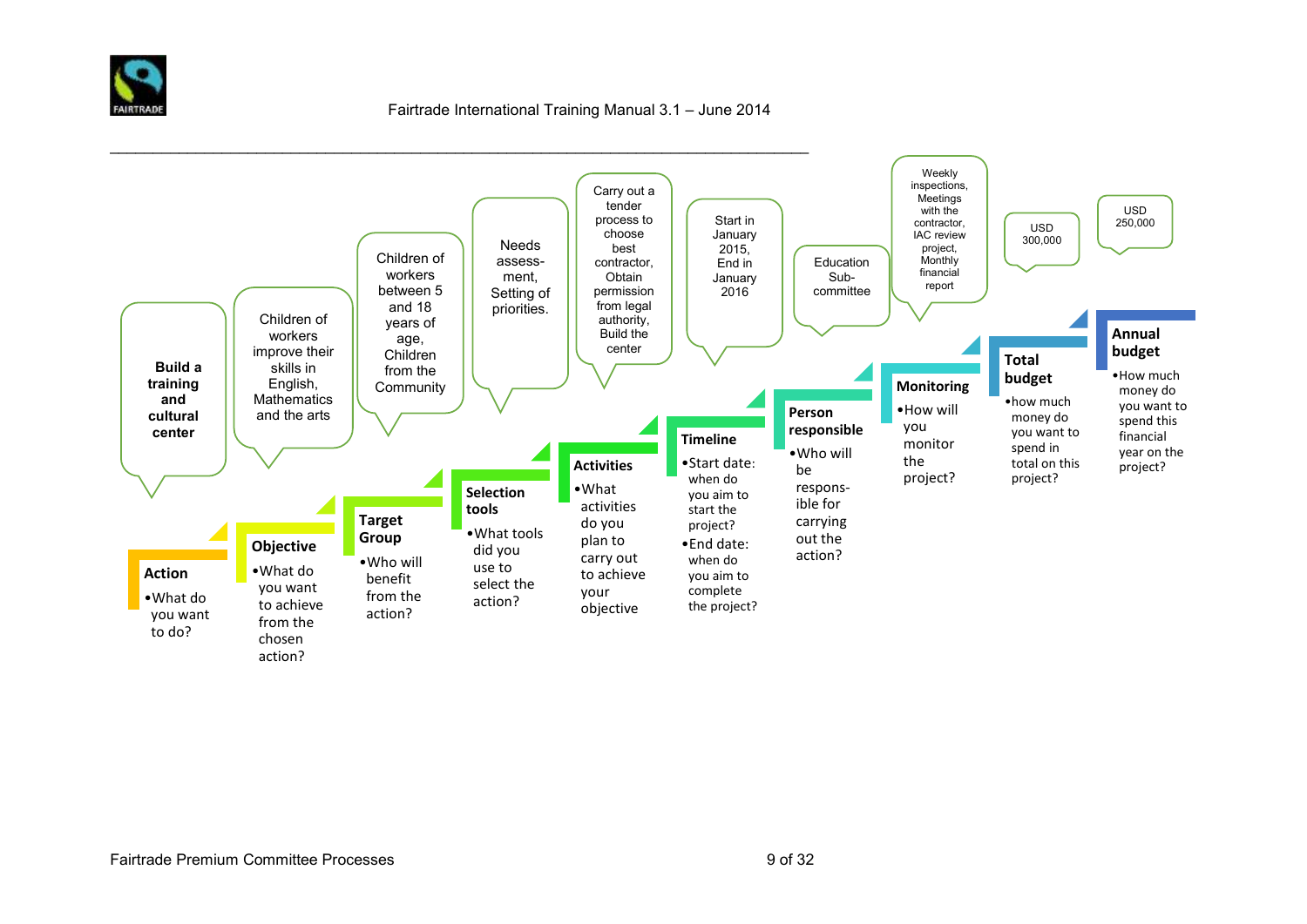

 **Budget**: As required by the standards (Standards clause 2.1.15), the workplan must contain a budget. This is to ensure that the projects are financed. Therefore, the plan must be in line with the available premium money. The budget has two elements: income and expenses. To calculate the **income**, you add the balance left over from last year to the expected premium income for the coming year. The **expenses** will consist of costs for the planned projects and training, plus administrative costs. These two items, income and expenses, must be in **balance**. That means you cannot spend more money than you have (unless you can tap funds from other sources). For more details on budgeting, consult the Fairtrade International Manual on *Fairtrade Premium Committee Financial Management*. The format of the budget can be quite simple:

 $\mathcal{L}_\text{max}$  , and the contribution of the contribution of the contribution of the contribution of the contribution of the contribution of the contribution of the contribution of the contribution of the contribution of t

| <b>BUDGET 2015</b>                              |        |        |        |  |  |
|-------------------------------------------------|--------|--------|--------|--|--|
| Company and country:                            |        |        |        |  |  |
| Organization:<br>Period covered by the budget:  |        |        |        |  |  |
| Currency:                                       |        |        |        |  |  |
|                                                 |        |        |        |  |  |
|                                                 |        |        |        |  |  |
| <b>INCOME</b>                                   |        |        |        |  |  |
| Balance from 2014                               | 5000   |        |        |  |  |
| Expected premium income 2015                    | 25,000 |        |        |  |  |
| Other income (loans, interest, donations, etc.) | 500    |        |        |  |  |
| <b>Total Income</b>                             |        |        | 30,500 |  |  |
| <b>EXPENSES</b>                                 |        |        |        |  |  |
| Project 1 (running)                             |        | 2000   |        |  |  |
| Project 2 (running)                             |        | 6500   |        |  |  |
| Project 3 (new)                                 |        | 10,000 |        |  |  |
| Training 1                                      |        | 2000   |        |  |  |
| External coaching for FPC                       |        | 5000   |        |  |  |
| Administration                                  |        | 2500   |        |  |  |
| <b>Total Expenses</b>                           |        |        | 28,000 |  |  |
| <b>BALANCE (surplus)</b>                        |        |        | 2500   |  |  |

**Calendar of Activities and Events** as discussed under (a)

## <span id="page-9-0"></span>**3. MONITORING, EVALUATION AND REPORTING**

### <span id="page-9-1"></span>**(a) Monitoring and Evaluation**

Monitoring and evaluation (M&E) should be an integral part of all your activities. Monitoring is ongoing; it means following up on an activity, continuously checking if everything is going well and according to the plan.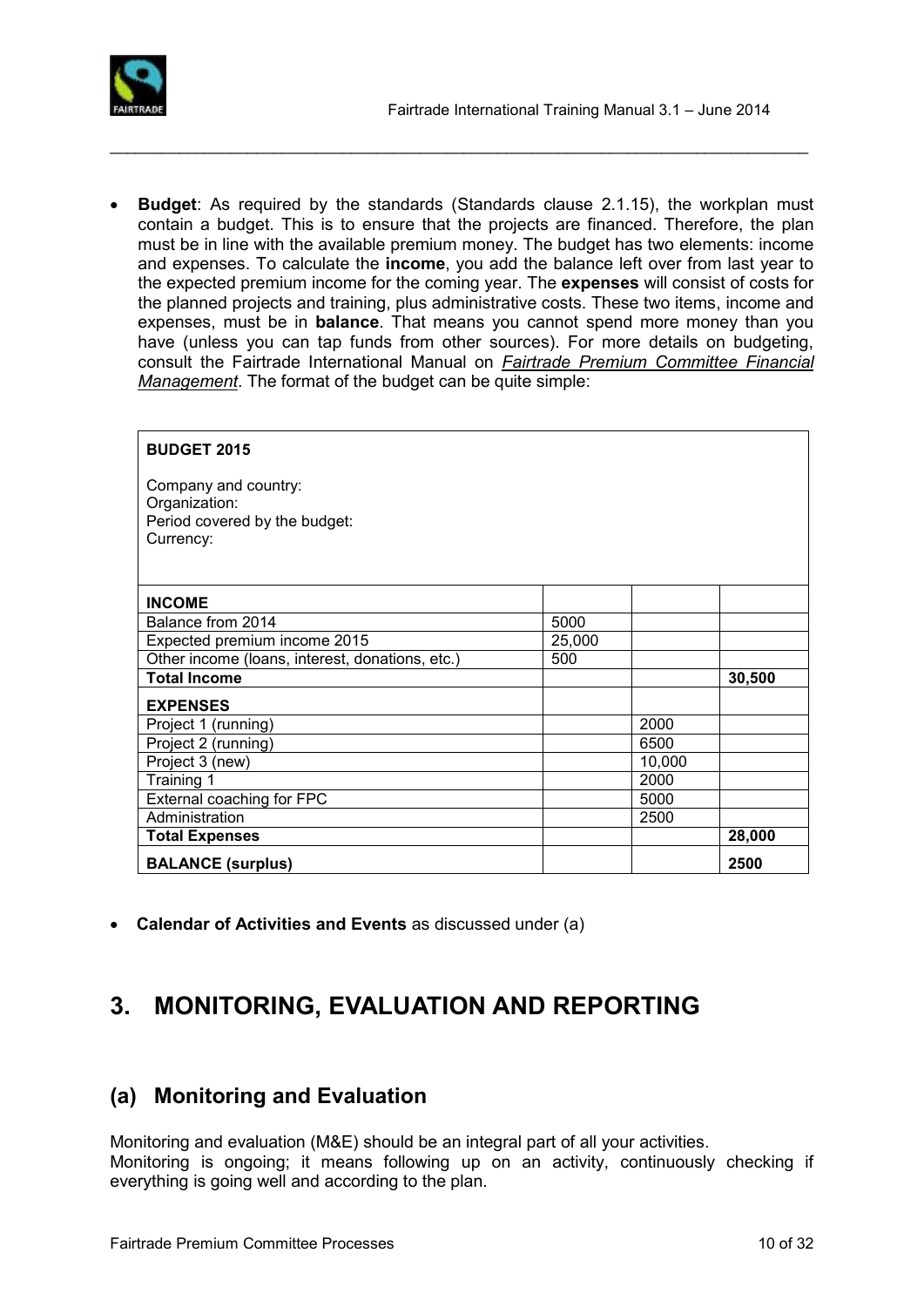

 $\mathcal{L}_\text{max}$  , and the contribution of the contribution of the contribution of the contribution of the contribution of the contribution of the contribution of the contribution of the contribution of the contribution of t Evaluation is done at the end of an activity or at certain intervals, for instance, at the end of a year. Its purpose is to assess if you have achieved your goals. For guidance on the monitoring and evaluation of projects see Fairtrade International Training Manual *Premium Project Management*.

M&E is not only useful for specific projects. Monitoring should be applied to your overall plan, or yearly workplan. The method is the same as that used for monitoring projects. You continuously check if the plan is being implemented properly. If things do not work out as planned, you have to find out why. Maybe you have lost momentum or gone in the wrong direction. Then you can correct your action to stick to the plan. Maybe the plan was not realistic or external factors have changed. Then you can adapt the plan to the new circumstances. It is important to react quickly if something is going wrong. The longer you wait, the worse things get and the more difficult it becomes to correct. Monitoring the workplan (and each individual project) should be an agenda item of the regular FPC meetings. Best practice is to do it quarterly at least.

## <span id="page-10-0"></span>**(b) Annual Report**

At the end of each year you have to write an annual report to inform all workers (Standards clauses 2.1.16 and 2.1.18) and FLOCERT about your activities in the past year . This is an excellent opportunity to evaluate what you have done during the year.

The report must include the following information:

- Details of overall Fairtrade Premium income received, expenditures and balance;
- A description of each project that is planned, on-going, concluded within the last reporting cycle;
- Were the activities carried out, yes or no? If not why?
- When were they carried out?
- At what cost?
- Was the objective achieved or is any further action needed?

Similar to the planning meeting suggested above, this evaluation should be done in a special meeting or workshop, ideally with external facilitation. Plan for the evaluation meeting in your yearly calendar of activities. It should take place prior to the planning meeting. Evaluation and planning are the two sides of the same ongoing cycle, or spiral, because the learning from the evaluation is woven into the next plan, and so on.



A good illustration of this ongoing planning and checking is the socalled PDCA cycle. It consists of a sequence of four steps:

PLAN = establish objectives and activities.

DO = implement the plan. CHECK = evaluate the results.

ACT = adapt plan and/or correct actions for improvement.

As a point of reference for the evaluation, take the workplan of the year just ended. Evaluate each item of the workplan (projects, training and other activities), but also the plan as a whole. The following questions may guide you through the evaluation:

 **Relevance**: Have the projects contributed to resolve the problems you wanted to address? Have they responded to the needs and expectations of the workers and other beneficiaries? Have the activities been the right ones to achieve the goals?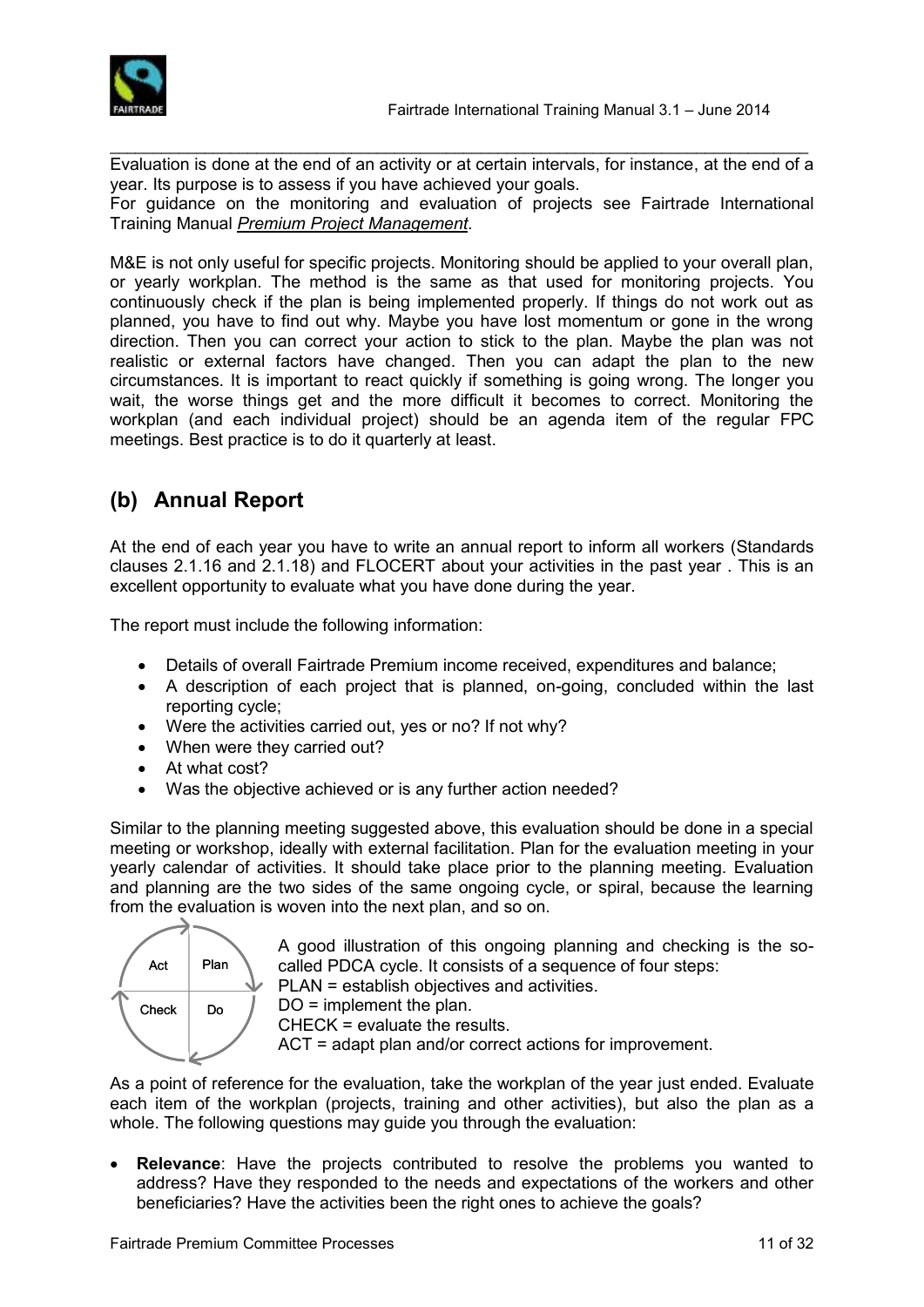

- $\mathcal{L}_\text{max}$  , and the contribution of the contribution of the contribution of the contribution of the contribution of the contribution of the contribution of the contribution of the contribution of the contribution of t **Effectiveness**: Has the workplan been implemented? Have the objectives been achieved?
- **Impact**: Who were the beneficiaries? What has changed in their lives thanks to the projects? Have the projects contributed to gender equality?
- **Efficiency**: Has the money been used well? Did you stick to the budget? Have you made optimum use of time and resources?
- **SWOT analysis**: List your **S**trengths and **W**eaknesses, the **O**pportunities (factors that help in your undertakings) and **T**hreats (obstacles that have made your work more difficult).

The collective reflection on your work, on the achievements but also the failures and mistakes, is a powerful learning exercise. You will understand much better why some things went well and others went wrong. You will be able to draw the lessons learned, probably more from the failures than from the successes. It is highly recommended that you seek external support for this evaluation exercise.

The written annual report should be the result of this reflection and learning process. The final editing can be done by one person or a small team, on the basis of the material the group produced during the evaluation meeting. The final draft is discussed and approved by the FPC first, and then the report is shared with the workers in a General Assembly and with FLOCERT.

The structure of the annual report can be similar to the workplan, and you can use the "Fairtrade Premium Activities Reporting Template" which contains the following information: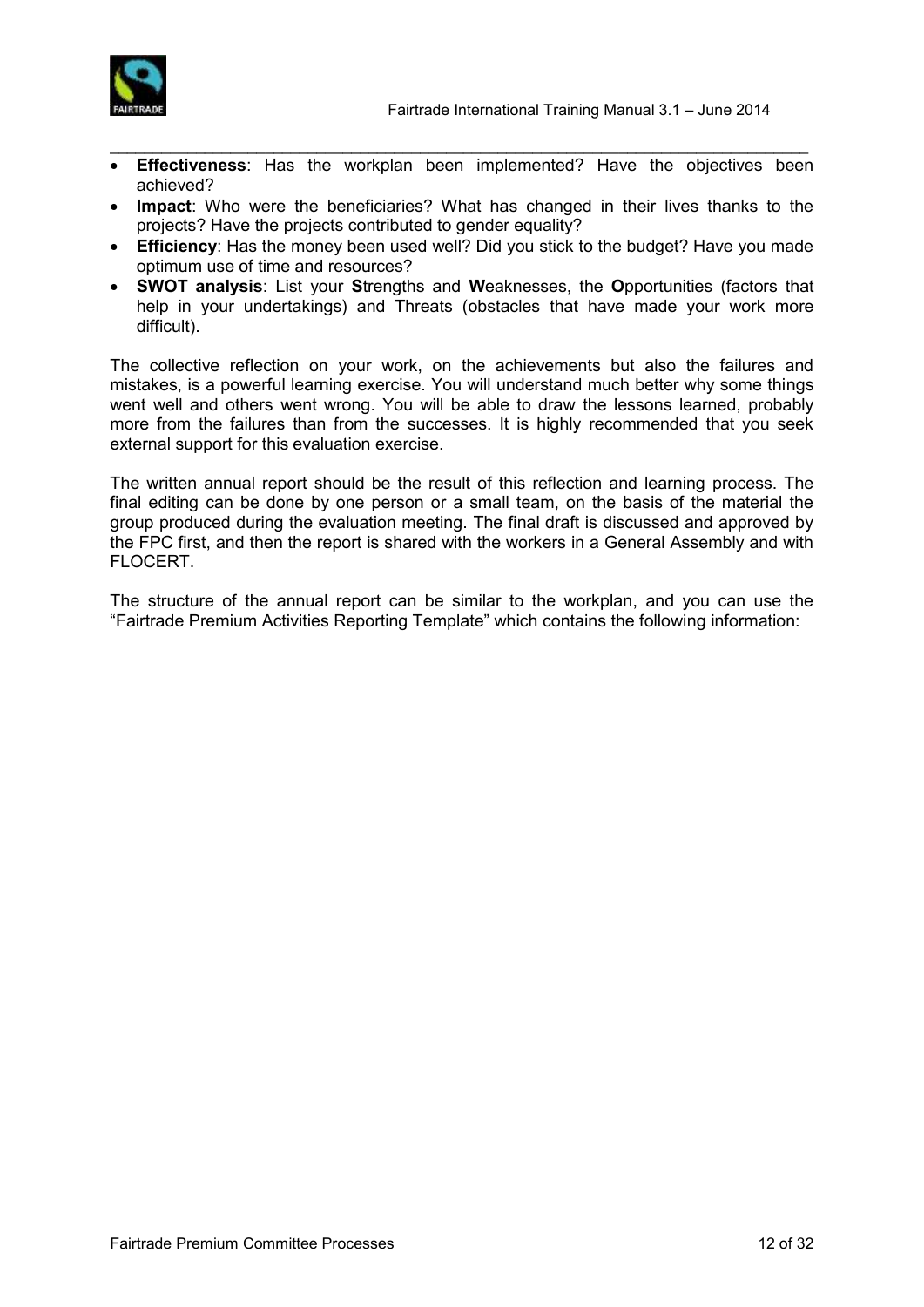

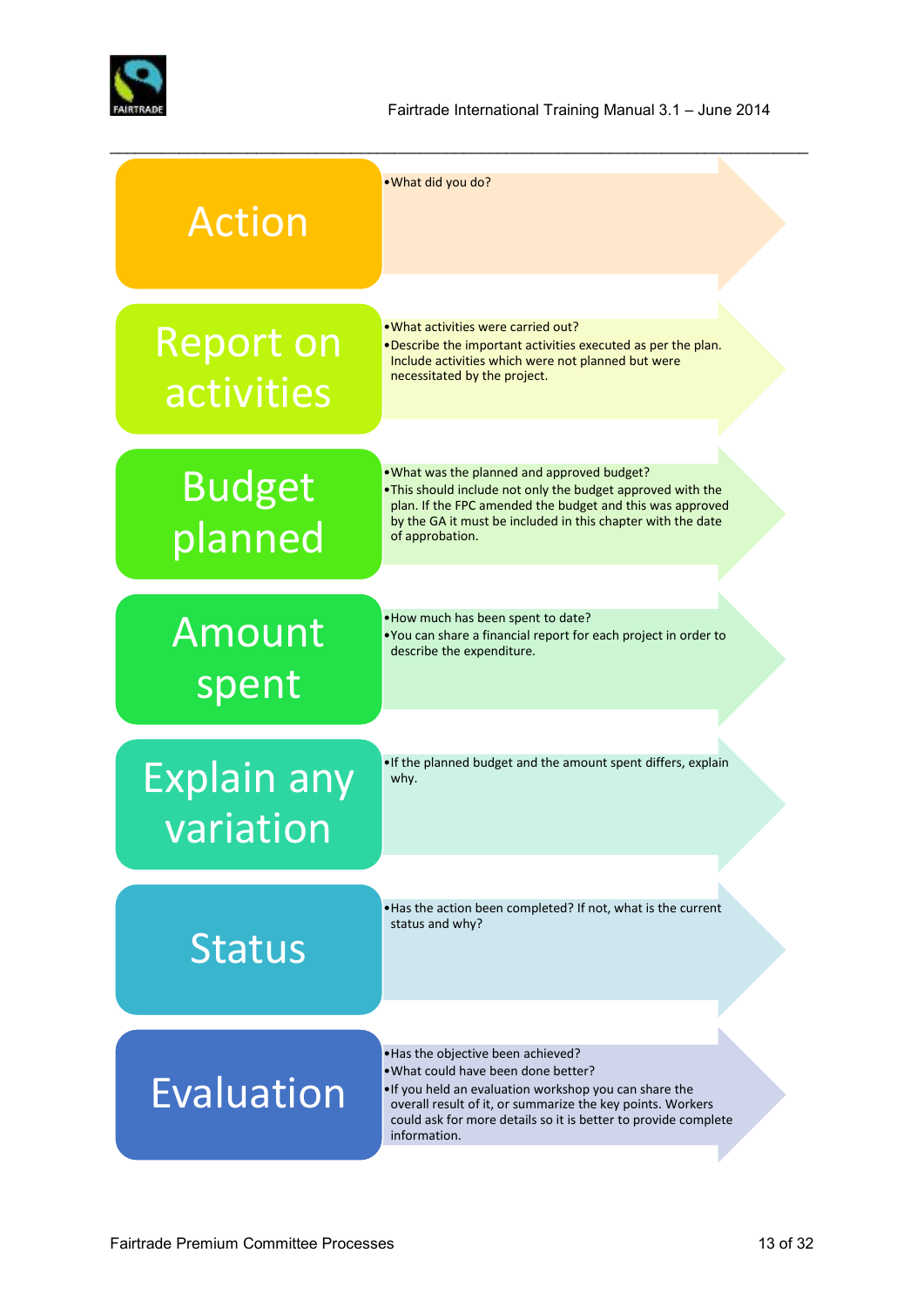

#### <span id="page-13-0"></span>**(c) Financial Report**

The financial report is an integral part of the annual report. It consists of the following elements:

 $\mathcal{L}_\text{max}$  , and the contribution of the contribution of the contribution of the contribution of the contribution of the contribution of the contribution of the contribution of the contribution of the contribution of t

- Income and expenditure statement: how much money did you receive and how much did you spend during the year?
- Balance sheet: how much money and other assets do you have at the end of the year?
- Budget control: compares the budget with the actual figures.

For more details about the financial report, consult the Fairtrade International Manual on *Fairtrade Premium Committee Financial Management*.

## <span id="page-13-1"></span>**4. FAIRTRADE PREMIUM COMMITTEE (FPC) MEETINGS**

Fairtrade Premium Committtee (FPC) meetings are one of the main tools that enable the FPC to do its job. They are the time and space where the FPC works together as a team. Between meetings, FPC members work individually or in smaller groups. The meetings are the milestones, where everyone comes together to inform, to exchange, to present proposals, to discuss and take decisions. Decisions can only be taken in FPC meetings.

The frequency of meetings depends on the intensity of the FPC's work. If premium income flows regularly and the FPC prepares or carries out at least one project, monthly meetings are the minimum recommended as best practice. The dates for the meetings should be fixed in advance. Best practice is to have a meeting calendar for the whole year. The calendar should be agreed upon by management, thus formally allocating working time for FPC meetings. Remember that the FPC must meet regularly during working hours (Standards clause 2.1.11). The calendar, once approved, becomes official and part of normal business operations. It should be published and known and respected by everybody, including by heads of departments and supervisors. They cannot hinder people from going to the meetings. However, FPC members should inform and remind their superiors some days in advance to avoid possible tensions.

The quality of the meetings is crucial to ensure good FPC performance. It depends on the following factors:

### <span id="page-13-2"></span>**(a) Preparation**

The chairperson and secretary together should elaborate the agenda and convene the meeting in time, according to the Constitution or the FPC's Rules and Regulations, but at least three days before the meeting. Together with the invitation, they should distribute the written agenda to all FPC members. All members should study the agenda and prepare for the meeting. Special preparation is required by the members who will have to report on items on the agenda (e.g. the treasurer or FPC members who are responsible for running a project or assigned a special task).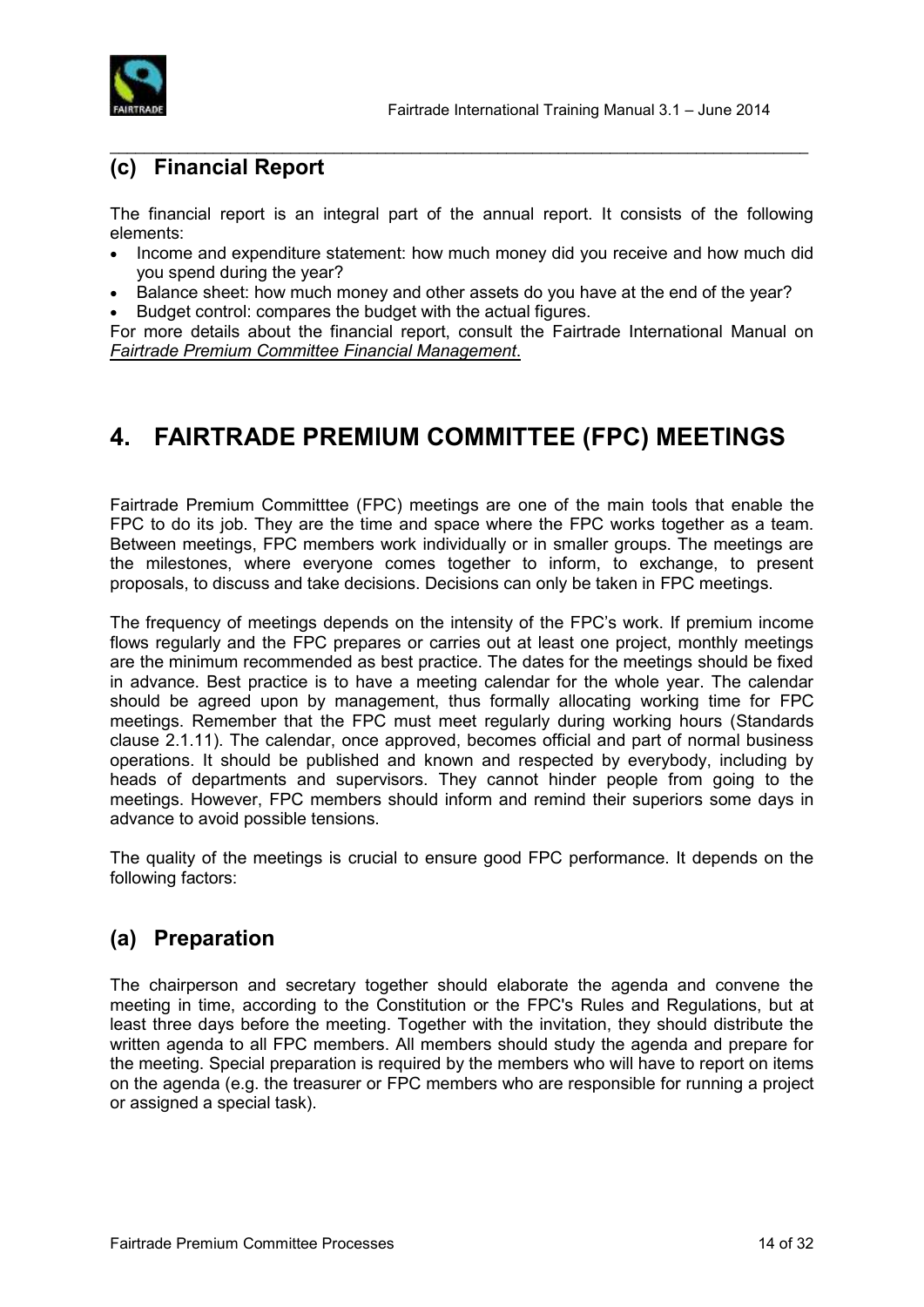

### <span id="page-14-0"></span>**(b) Agenda**

Some items should be on the agenda of each meeting, some at regular intervals (the best practice would be monthly, or at least quarterly) and some according to need. Decisions can only be taken on items that are on the agenda. The items should be numbered. The table shows a sample format:

 $\mathcal{L}_\text{max}$  , and the contribution of the contribution of the contribution of the contribution of the contribution of the contribution of the contribution of the contribution of the contribution of the contribution of t

| <b>AGENDA OF FPC MEETING N°</b>                                                                         |                                                                           |  |  |  |  |
|---------------------------------------------------------------------------------------------------------|---------------------------------------------------------------------------|--|--|--|--|
| Company and country:<br>Organization:<br>Date and hour of meeting:<br>Venue:                            |                                                                           |  |  |  |  |
| Mandatory items of                                                                                      | Opening by the chairperson<br>$\bullet$                                   |  |  |  |  |
| every meeting                                                                                           | Attendance and apologies<br>$\bullet$                                     |  |  |  |  |
|                                                                                                         | Establishment of quorum<br>$\bullet$                                      |  |  |  |  |
|                                                                                                         | Approval (or amendment) of agenda<br>٠                                    |  |  |  |  |
|                                                                                                         | Approval (or amendment) of minutes of last meeting<br>$\bullet$           |  |  |  |  |
| Matters arising from minutes (tasks assigned and unfinished business<br>$\bullet$<br>from last meeting) |                                                                           |  |  |  |  |
|                                                                                                         | Any other business<br>$\bullet$                                           |  |  |  |  |
|                                                                                                         | Date of next meeting<br>$\bullet$                                         |  |  |  |  |
| Items that should                                                                                       | Update on premium income, expenditure and current balance by<br>$\bullet$ |  |  |  |  |
| be on the agenda                                                                                        | treasurer (or accountant)                                                 |  |  |  |  |
| at regular intervals                                                                                    | Update on all running projects<br>$\bullet$                               |  |  |  |  |
| (monthly or at least                                                                                    | Reports of sub-committees (if applicable)<br>$\bullet$                    |  |  |  |  |
| quarterly)                                                                                              | Monitoring of FPC workplan and calendar<br>$\bullet$                      |  |  |  |  |
| Items according to                                                                                      | Discussions and decisions on new projects<br>$\bullet$                    |  |  |  |  |
| need                                                                                                    | Etc.                                                                      |  |  |  |  |

## <span id="page-14-1"></span>**(c) Conducting Meetings**

Meetings are conducted by the chairperson. Their role is crucial to the success of the meeting. The chairperson should not dominate or monopolize the discussion. They should guide the meeting as objectively as possible. First, each item should be introduced with a brief update by the person in charge of the subject. Then, the chairperson should clearly define the expected outcome (e.g. decision to be taken, problem to be solved, information to be shared). In the ensuing discussion each member should be given the opportunity to speak if they so wish. Members who are reluctant to speak should be encouraged to actively participate. The chairperson must ensure that the discussion remains focused on the subject. If participants go off track, remind them gently to return to the point. To make sure that time is not lost in endless discussions, you can establish a time limit for each agenda item prior to the meeting. At the end of the debate of each item, the chairperson should try to give a brief summary of the conclusions.

### <span id="page-14-2"></span>**(d) Development of the Meeting**

The FPC meetings should be held in a language everybody, particularly the workers' representatives, speaks and understands. The development of the meeting should follow the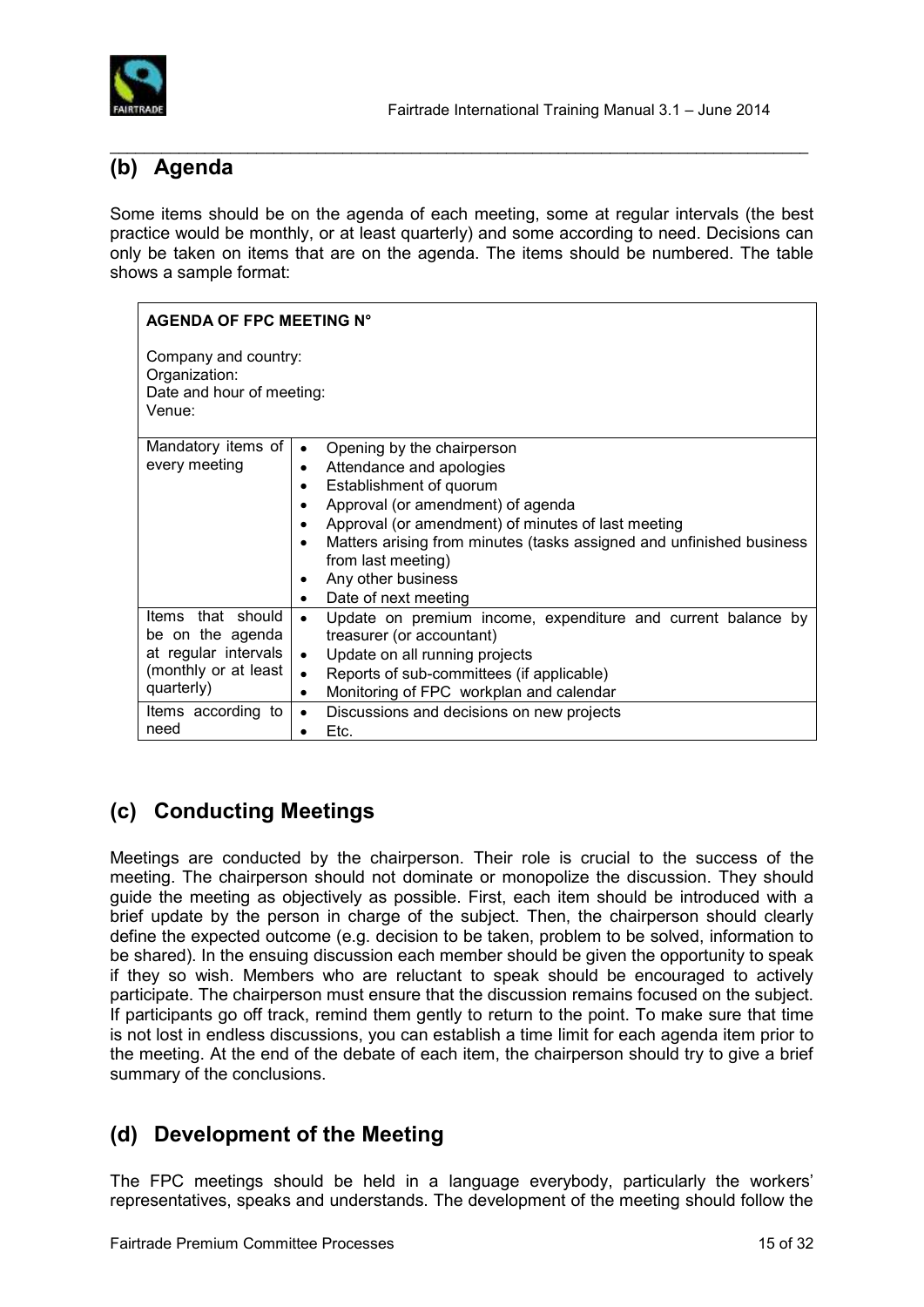

order of the approved agenda. **Meetings should lead to results.** The aim can be information sharing, problem solving or decision taking. Information must be given in a precise and concise way. Make sure that everybody understands. If problems must be solved or decisions taken, the discussion should be to the point and lead to a clear conclusion/resolution. If no solution or decision can be reached, try to find out why. Identify the obstacles. Maybe it is lack of information or a conflict of interests. End the discussion by stating clearly the open questions and the further steps to be taken to come to a conclusion. Make sure that **the open issues are followed up, assigning tasks with deadlines**. When the subject is raised at the next FPC meeting, avoid repeating the same discussion and going round in circles. Each time you discuss the issue, you should get closer to a conclusion. It is like climbing a ladder: you have to advance step by step, but make sure that you always climb higher, instead of getting stuck or falling back. If you get stuck it is recommended that you seek external facilitation in due course.

 $\mathcal{L}_\text{max}$  , and the contribution of the contribution of the contribution of the contribution of the contribution of the contribution of the contribution of the contribution of the contribution of the contribution of t

## <span id="page-15-0"></span>**(e) Decision Taking**

Decision taking should be very explicit and formal. That means everybody is clear on what exactly has been decided. In order to take a decision, the chair should spell out the resolution/proposal and then ask for approval. If agreement is reached by consensus, voting is not necessary unless there is a motion for voting. Decisions must be clearly recorded as such in the minutes, with the result of approval (unanimity in case of consensus, or indicating the number of votes for and against and abstentions). Decisions on financial matters must indicate the exact amount to be approved. Decisions on new projects should indicate the budget and refer to the written project proposal. (On how to draw up a project proposal, see the Fairtrade International Training Manual *Premium Project Management*).

### <span id="page-15-1"></span>**(f) Minutes**

The minutes are the record of the meetings. They give legitimacy to the actions of the FPC. The FPC or FPC members cannot initiate activities, make commitments or spend money unless authorized by decisions recorded in the minutes. Minutes should be:

- Accurate, so that they present a true record of what was discussed and decided;
- Brief, so as to provide a summary of matters discussed and decisions reached;
- Clear, so that those absent are fully informed of proceedings with no possible doubts about deliberations.

They should be numbered to ensure that no minutes are lost. In some countries the public entity which regulates the legal body or organization, defines the procedure for minutes and in some cases the organization must register the minutes book with the public entity. It is important follow up this requirement in order to avoid future problems. A model format for minutes:

#### **MINUTES OF FPC MEETING N°**

Company and country: Organization: Date of meeting: Time: From … Until … Venue: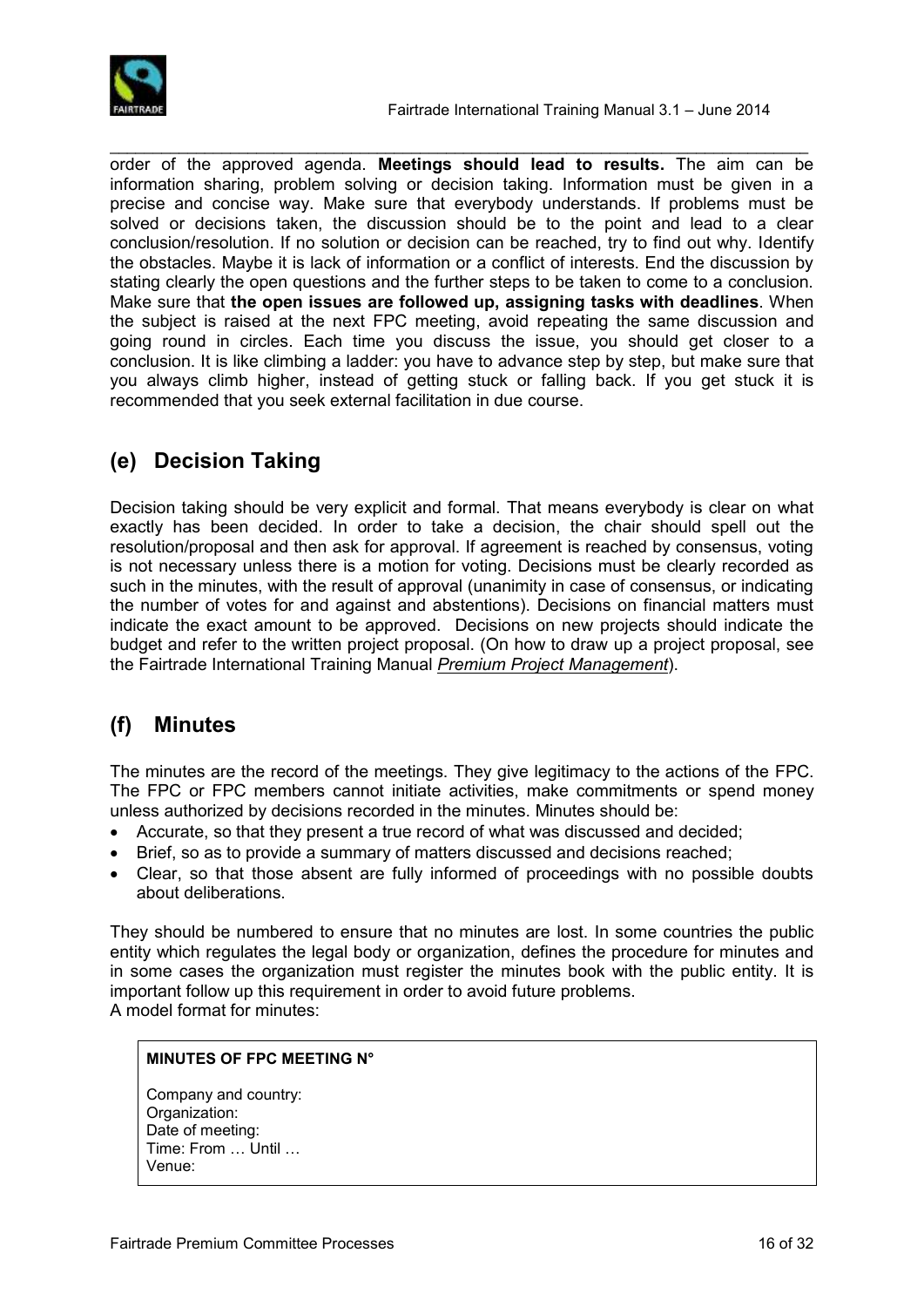

| Meeting chaired by:<br>Participants:<br>$\bullet$<br>$\bullet$<br>Absent with apology:<br>Absent without apology: | FPC members (with voting rights):<br>Management FPC advisor (without voting rights):<br>Others (observers, invited experts, etc.):                                                                                                                                                                                                                                                                                  |                                                                                                                      |
|-------------------------------------------------------------------------------------------------------------------|---------------------------------------------------------------------------------------------------------------------------------------------------------------------------------------------------------------------------------------------------------------------------------------------------------------------------------------------------------------------------------------------------------------------|----------------------------------------------------------------------------------------------------------------------|
| 1.<br>2.<br>3.<br>etc.                                                                                            | Agenda (approved agenda with amendments if applicable)                                                                                                                                                                                                                                                                                                                                                              |                                                                                                                      |
|                                                                                                                   | Development of the meeting: Record on each item of the agenda                                                                                                                                                                                                                                                                                                                                                       |                                                                                                                      |
| 1. Item of<br>agenda                                                                                              | Brief report on each item (information given, discussion,<br>conclusion and resolutions)<br>Decisions/resolutions must be clearly stated as such,<br>preferably highlighted in bold.<br>Decisions on financial matters must indicate the approved<br>amount.<br>Decisions on new projects should indicate the budget and<br>refer to the written project proposal, which is attached as an<br>annex to the minutes. | Name of person(s)<br>to whom follow up<br>tasks<br>were<br>assigned<br>and<br>deadlines<br>for<br>execution of tasks |
| 2.                                                                                                                |                                                                                                                                                                                                                                                                                                                                                                                                                     |                                                                                                                      |
|                                                                                                                   |                                                                                                                                                                                                                                                                                                                                                                                                                     |                                                                                                                      |
| $\overline{3}$ .<br>Etc.                                                                                          |                                                                                                                                                                                                                                                                                                                                                                                                                     |                                                                                                                      |

# <span id="page-16-0"></span>**5. COMMUNICATION WITH WORKERS**

According to the standards, the FPC is accountable to the workers for the administration and use of the Fairtrade Premium. Accountability means that FPC members are responsible for their decisions and actions and are required to explain them to others. The FPC is responsible for informing and consulting workers and should regularly brief them about the activities carried out and the progress being made in the project implementation. Therefore, regular consultation with and informing of workers is one of the principal tasks of the FPC. This can be done by different means, formal and informal. The language the FPC uses to communicate with the workers should be understandable to all; in most cases this will be the local language. For more information on consultation and information, see Fairtrade International *Explanatory Document for the Fairtrade Premium Committee in Hired Labour Situations*.

Here, we focus on a few forms of communication between the FPC and workers: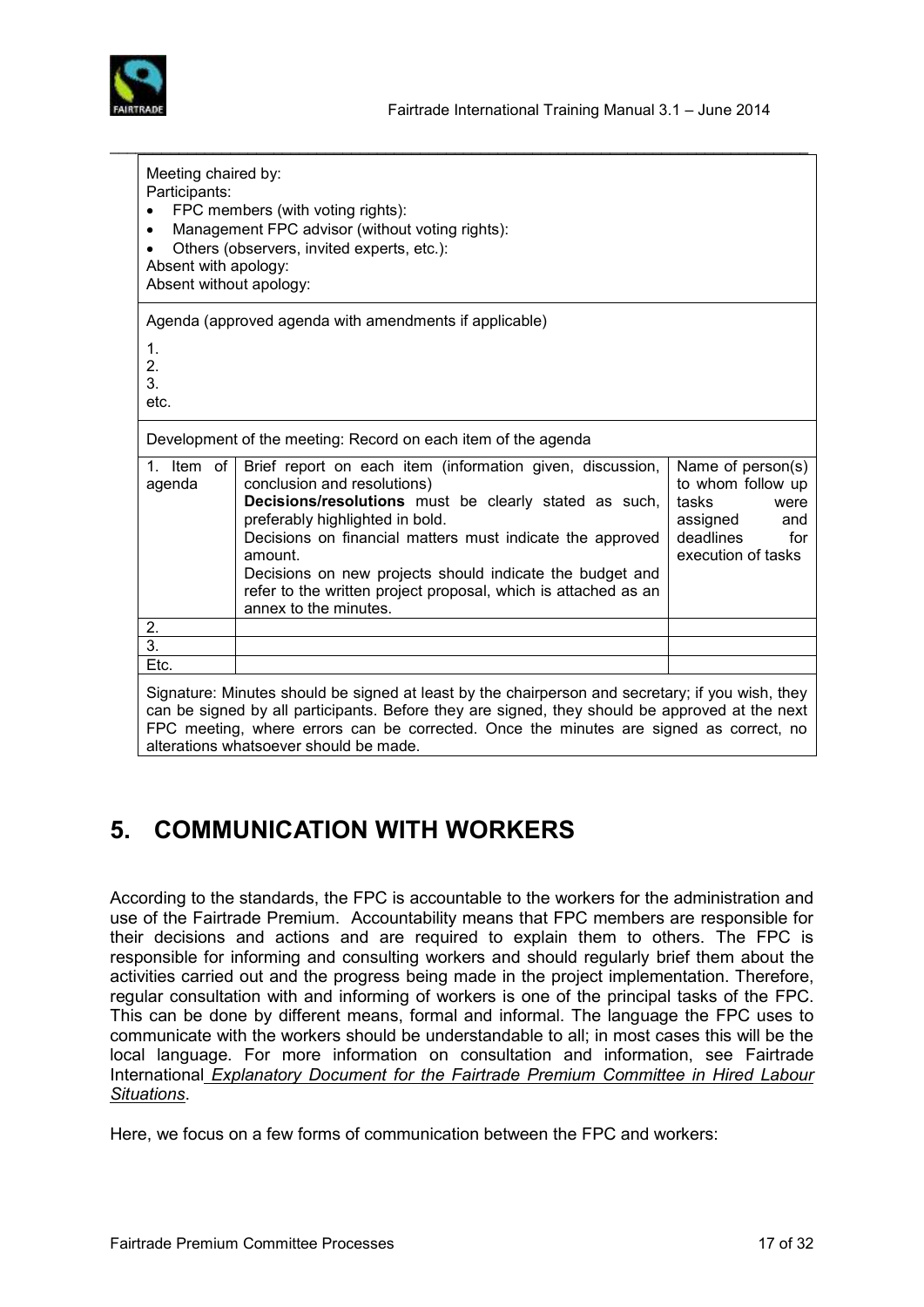

#### <span id="page-17-0"></span>**(a) General Assembly**

The **General Assembly (GA)** is the meeting of all workers. The **ordinary** GA takes place at least once a year. It is the formal platform where the FPC gives an account to the workers of its work. It is the GA which approves the Fairtrade Premium Plan, each project and each decision to invest premium money. The GA is referred to in the standards:

 $\mathcal{L}_\text{max}$  , and the contribution of the contribution of the contribution of the contribution of the contribution of the contribution of the contribution of the contribution of the contribution of the contribution of t

- 2.1.4: Terms of reference must be approved by GA;
- 2.1.4: All decisions on Fairtrade Premium use are approved by the annual GA;
- 2.1.15: Each project must include date of approval by GA;
- 2.1.16: FPC leads a GA of all workers at least once a year;
- 2.1.16: The purpose of the GA is to report on the activities carried out with FP money and on the progress of existing projects;
- 2.1.16: GA democratically approves the Fairtrade Premium Plan;
- 2.1.17: GA receives information about risk assessment undertaken for all major projects;
- 2.1.17: GA agrees on the classification of major projects determined in advance by the FPC;
- 2.1.18: Monitoring and Evaluation report must be brought to a GA;
- 2.1.20: Cash distribution must satisfy requirement 2.1.19, be presented in the Fairtrade Premium Plan (2.1.15) and democratically approved in a GA of workers (2.1.16)

The timing of the ordinary GA is usually fixed by the FPC's constitution. It should be held not later than three months after the ending of the business year. It should be planned and convened well ahead; ideally, it is included in the yearly calendar of the FPC. The procedure for preparing and conducting the GA is very similar to that of the FPC meetings described above. The agenda should be approved by the whole FPC before it is made public. The agenda for the ordinary GA should include:

#### **AGENDA OF ORDINARY GENERAL ASSEMBLY N°**

Company and country: Organization: Date and time of meeting: Venue:

- 1) Opening by the chairperson
- 2) Establishment of quorum
- 3) Approval (or amendment) of agenda
- 4) Approval (or amendment) of minutes of last GA
- 5) Matters arising from minutes
- 6) Presentation of **annual report** from the FPC
- 7) Presentation of **financial report** from the FPC
- 8) Presentation of the report from the external financial auditor<sup>4</sup>
- 9) Presentation of the annual report from the Internal Audit Committee<sup>5</sup>
- 10) Presentation and approval of Fairtrade Premium Plan
- 11) Presentation of **budget** for new business year
- 12) Any other business
- 13) Date of next meeting (if applicable)
- 14) Closure of meeting

<sup>&</sup>lt;sup>4</sup><br><sup>4</sup> This is applicable only if the organization has appointed an external financial auditor.<br><sup>5</sup> This is applicable only if the constitution provides for the establishment of an Internal

This is applicable only if the constitution provides for the establishment of an Internal Audit Committee.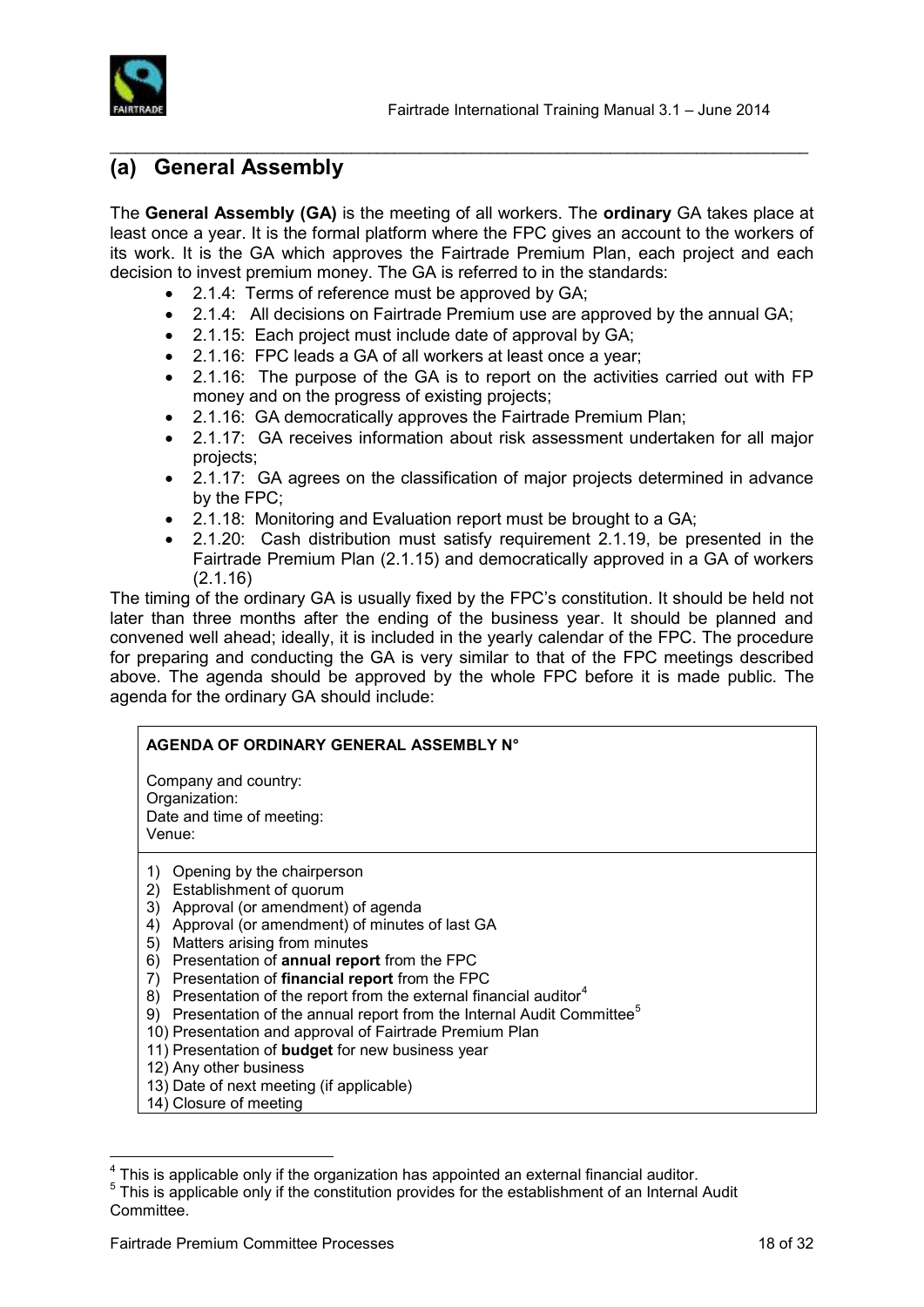

 $\mathcal{L}_\text{max}$  , and the contribution of the contribution of the contribution of the contribution of the contribution of the contribution of the contribution of the contribution of the contribution of the contribution of t Since the ordinary GA is usually held once a year, it is recommended that **extra-ordinary GAs** be held at shorter intervals, according to the intensity of the FPC's activities. More frequent GAs deepen the communication between the FPC and workers. They create a climate of dialogue and trust and encourage workers to participate and engage. They serve for giving updated information on FPC activities, particularly on the progress of planned and running projects and on the financial situation. They allow the FPC to consult workers on new project ideas and ask for their feedback. The agenda is very similar to that of an ordinary GA. Instead of presenting the annual report and workplan, the FPC informs those present about the ongoing activities and new initiatives it intends to take.

The **minutes** of the GA, ordinary and extraordinary, are equally important. The format can be the same as suggested for the FPC minutes. Instead of putting the names of the participants in the minutes it is advisable to circulate an attendance list where everyone writes their name. The list is then attached to the minutes. The approved minutes should be signed by the chairperson and the secretary.

Minutes of **elections** are particularly important. Standards clause 2.1.9 requires that the election process must be in the line with the terms of reference or constitution of the legal body and properly documented. The election minutes should include:

- The list of workers participating in the election
- The election procedure in line with the terms of reference (voting by show of hands, lining behind candidates, or secret ballot, etc.); how candidates were named (lists, or proposed by sections, or spontaneously named at the meeting); have seats been reserved for specific groups (female workers, seasonal workers, etc.)
- The names and gender of all candidates and the section/area in which they work
- The number of votes each candidate has obtained
- The names and gender of the candidates who have been elected
- If the GA itself elected the office bearers, the names of the elected office bearers and the number of votes they obtained.
- If the office bearers were elected by the FPC (according to what the onstitution determines), the election should take place in the first FPC meeting and be clearly described in the minutes.

## <span id="page-18-0"></span>**(b) Delegates System**

In large companies (> 500 workers), instead of the General Assembly, a Delegates System with an Assembly of Delegates, with the same power and duties as the GA, is recommended as best practice. For more details about the Delegates System, see the Fairtrade International Training Manual *Fairtrade Premium Committee Principles.*

### <span id="page-18-1"></span>**(c) Meetings with Workers in Smaller Groups**

Besides the General Assembly, the FPC should establish forums to meet workers in smaller groups. The most usual are meetings of each FPC member with their own constituency, normally in the section they represent. These meetings are a useful complement to the GAs. Thanks to the lower number of attendees they allow more active participation. Ideally these meetings should take place after each FPC meeting. They should serve to inform on the discussion and decisions of the FPC and to listen to the workers' concerns and feedback. This direct dialogue is more effective than just placing information (like the FPC's minutes) on the noticeboard.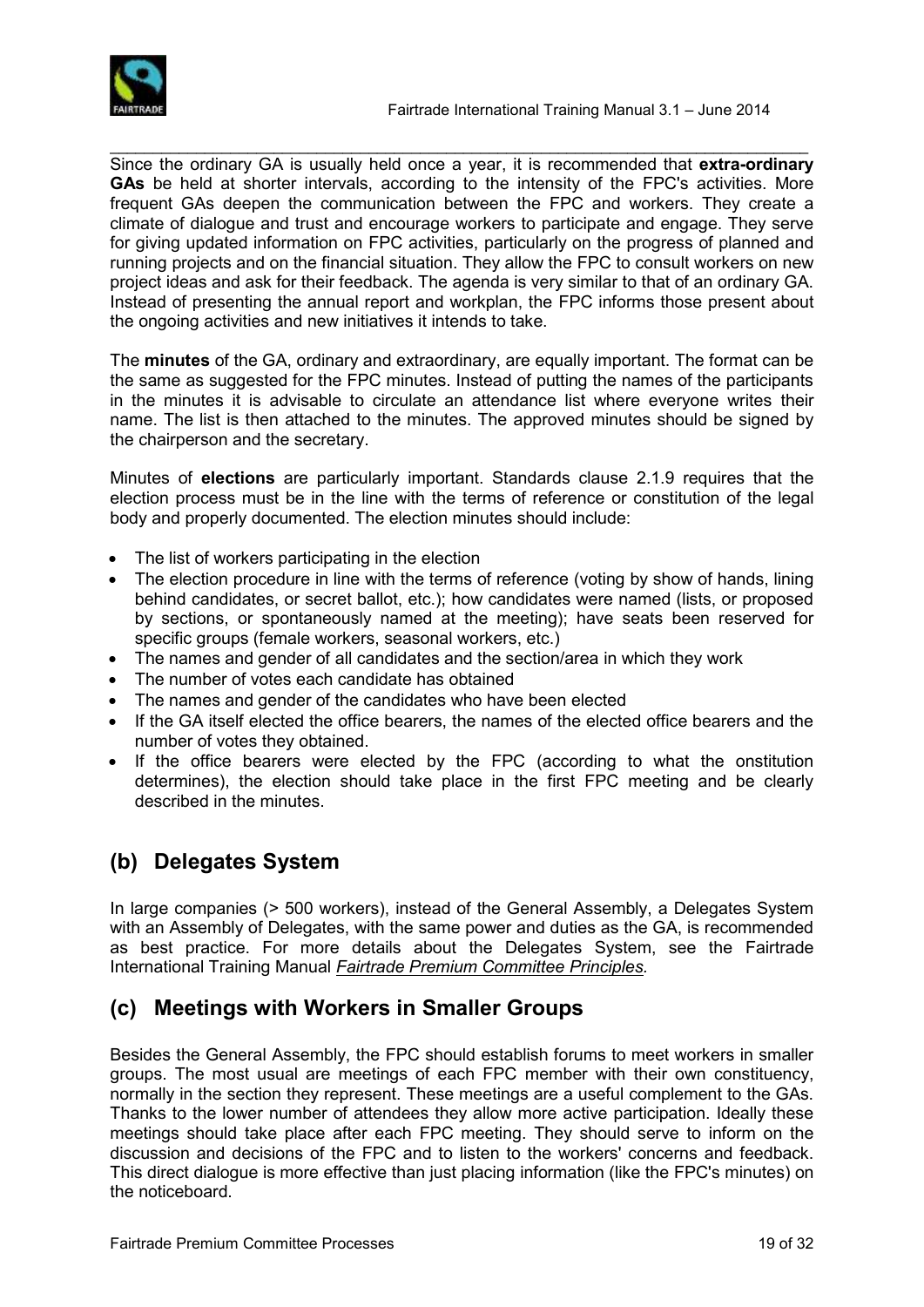

As well as meetings by section or work areas, the FPC might find it useful to meet with groups of workers with similar interests. For example, if workers have formed groups to propose projects, they should have the opportunity to discuss their initiative with the FPC. This might be the case for women's groups who have specific needs that their male colleagues often oversee. The FPC should also actively help disadvantaged or minority groups (such as migrant or temporary/seasonal workers) to organize and express their needs to the FPC.

 $\mathcal{L}_\text{max}$  , and the contribution of the contribution of the contribution of the contribution of the contribution of the contribution of the contribution of the contribution of the contribution of the contribution of t

The question arises whether these meetings with groups of workers should observe a minimum of formalities. It would probably be unrealistic to expect that each FPC member writes minutes of their meetings with workers in their section. However, to establish a certain discipline, it is recommended as best practice that the FPC lays down some basic rules for these meetings (frequency, time, agenda, etc.), and that each FPC member should keep records with basic data about these meetings (date and duration, section/work area, number of persons attending, topics dealt with, etc.). The FPC should monitor compliance by checking these records.

### <span id="page-19-0"></span>**(d) Introduction of New Workers**

The responsibility for informing and training workers on Fairtrade matters lies primarily with management (Capacity Building standards clause 2.2.1.). However, the FPC should also feel responsible for informing new workers about the Fairtrade Premium and the premium projects. This is particularly important for temporary and seasonal workers. It is suggested that the FPC should from time to time (and particularly after a large group of seasonal workers has started working) organize meetings with the new workers to give them an introduction to Fairtrade and particularly on the premium and its benefits for workers.

### <span id="page-19-1"></span>**(e) Relationship FPC – Trade Unions or other worker organizations**

The roles of the FPC and Trade Union or other worker organization are different and clearly defined by the standards. The FPC is an independent body responsible for managing the Fairtrade Premium. The Trade Union or worker organization organizes, negotiates and defends the rights and interests of the workers. The roles and duties of the FPC and the Trade Union should be clearly distinguished.

In spite of this clear division of tasks, confusion over the roles and relations between the two committees may arise. If the union has been present for some time and the FPC is newly established, the union might not fully understand the necessity for another body and feel threatened by the FPC. This can lead to conflicting situations and create confusion and even division among the workers. The presence and work of a FPC must not undermine the work of the Trade Union or other worker organization.

Both bodies should understand that each of them has a fundamental responsibility in the implementation of the Fairtrade programme; both are of equal importance, though with different duties. Both care for the welfare of the workers, each one in its sphere of action. Fully respecting each other's autonomy, they should establish a relationship of cooperation whenever possible.

One area of cooperation is, for instance, the organization of training for workers and their representatives regarding workers' rights and duties. To help build a good and trustful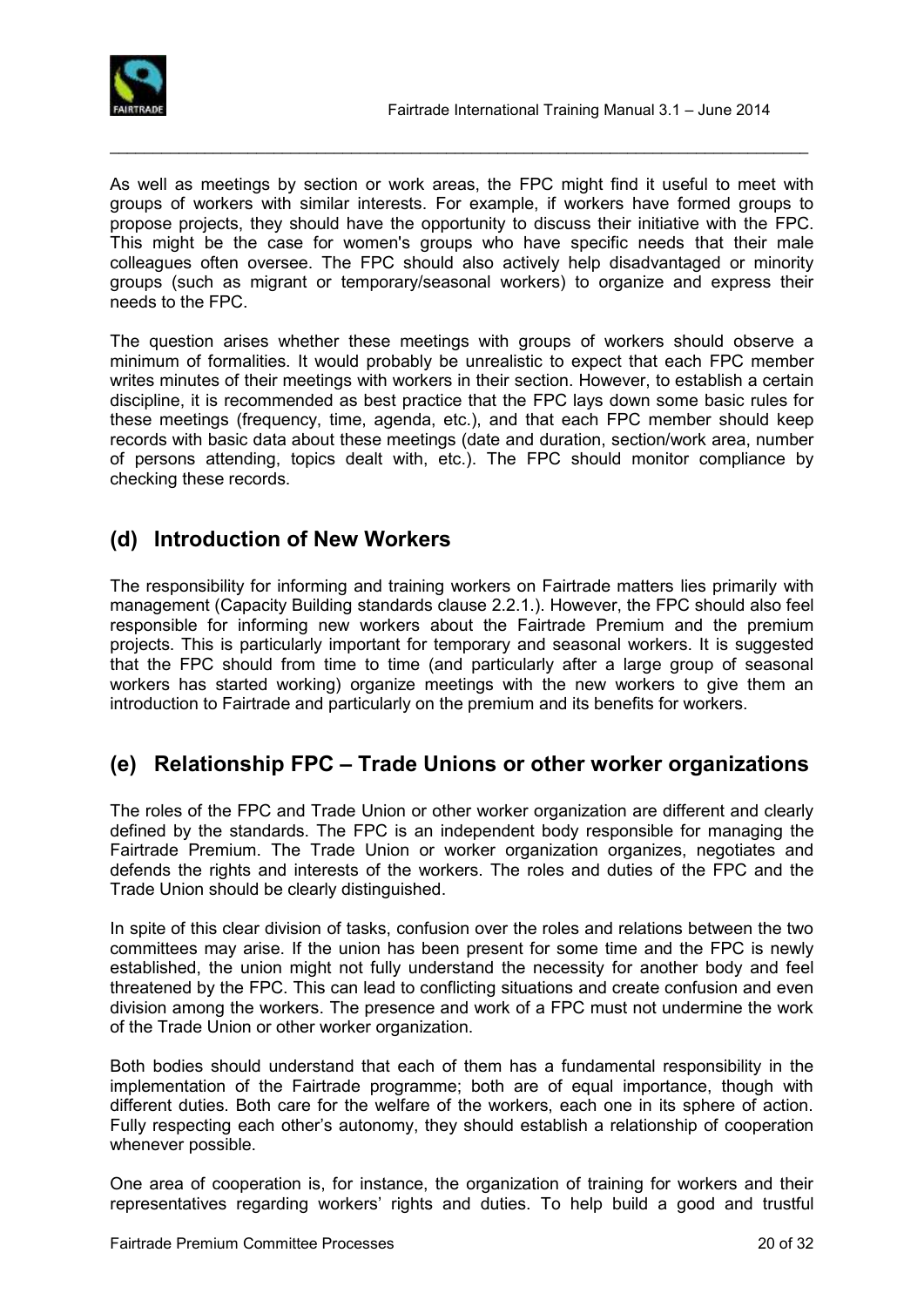

 $\mathcal{L}_\text{max}$  , and the contribution of the contribution of the contribution of the contribution of the contribution of the contribution of the contribution of the contribution of the contribution of the contribution of t relationship between the two bodies, the FPC might invite the shop stewards or other worker organization to sit on the FPC as an observer if no official from the Trade Union or other worker organization has been elected onto the FPC.

If workers choose to use up to 20 percent of the premium as a Fairtrade bonus then the FPC must consult with the Trade Union or workers' representatives to ensure that the collective bargaining process is not undermined.

# <span id="page-20-0"></span>**6. COMMUNICATION WITH FAIRTRADE INTERNATIONAL**

Fairtrade International is made up of three actors:

- **Fairtrade Labelling Organizations International e.V.**, the international umbrella organization of the Labelling Initiatives, is responsible for standard setting and producer support. It also offers support to the FPCs through the local liaison officers (LO) or regional producer network (PN)
- **FLOCERT GmbH** is responsible for inspection and certification.
- The **national Labelling Initiatives (LIs)** are responsible for the promotion of Fairtrade products in their respective countries.

As the FPC, you will have to deal with all of these organizations.

- (a) With **FLOCERT** you will communicate regarding inspection and certification. FLOCERT inspectors will certainly meet with the FPC during inspection. For this meeting you should have all of your files and the requested information ready.
- (b) With **Fairtrade International e.V.** you will communicate if you need support. The department responsible for producer support (including FPC support) is the Producer Services and Relations (PSR). Fairtrade has published a series of information and training materials especially for FPCs. You can find these on the website [http://www.fairtrade.net](http://www.fairtrade.net/) For support in the field you have two options. One is to contact the Fairtrade liaison officer (LO) in your country. The LOs offer information, advice and training to producers, helping them to comply with Fairtrade Standards and seize new market opportunities. You can also refer to your regional producer network which supports producers and workers.
- (c) Representatives of national **Labelling Initiatives** may visit your company (maybe together with market partners). During their visits they are interested to understand what you are doing. They may wish to visit premium projects and may ask you many questions such as:
	- What has changed for you since the company became Fairtrade-certified?
	- How do you benefit from the premium projects?
	- What message about Fairtrade would you give to consumers if you could talk to them?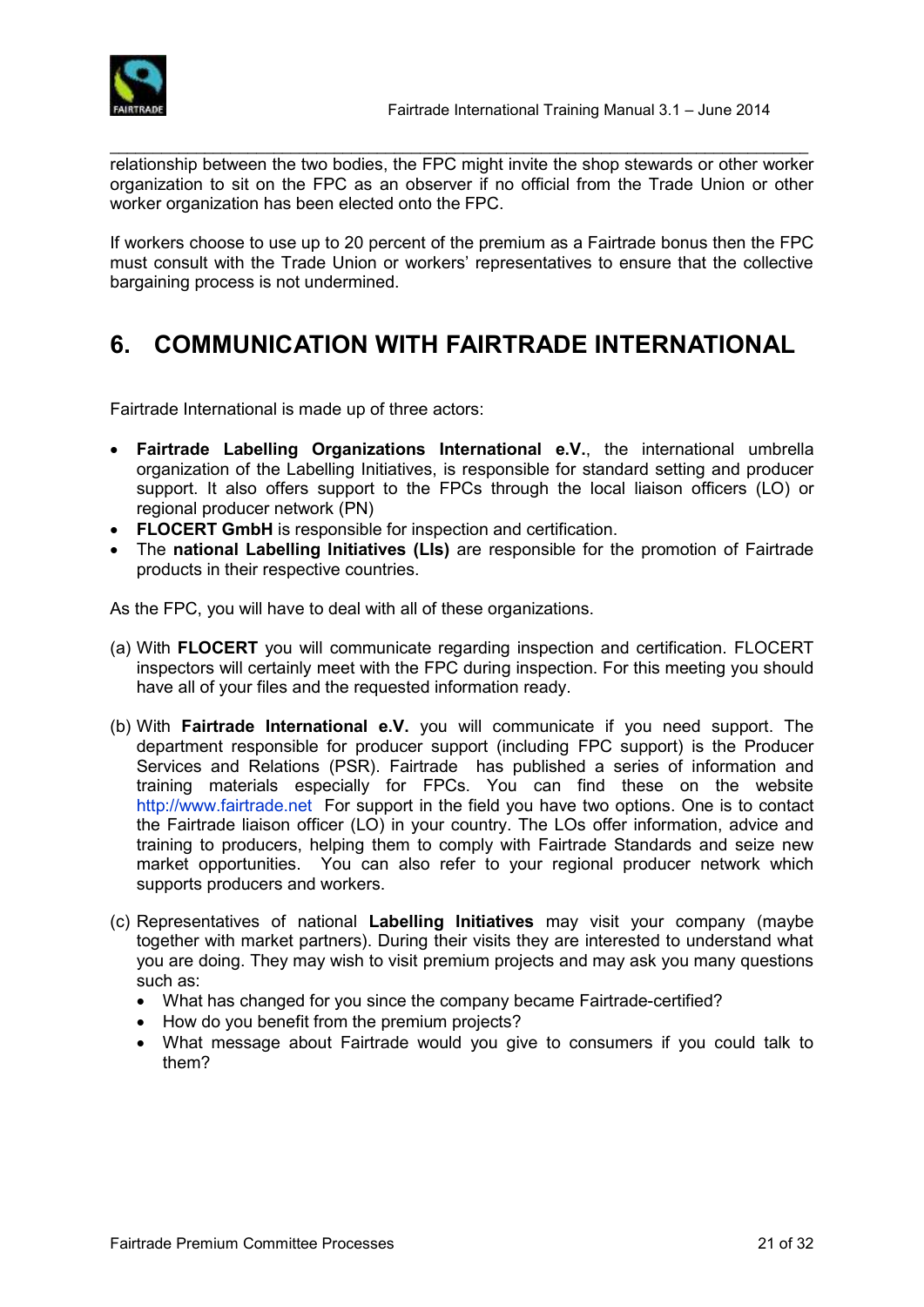

# <span id="page-21-0"></span>**7. INTERNAL ORGANIZATION**

This section deals with some practical issues of internal organization and administration. It should help making the work of the FPC more efficient and effective. It gives advice about how the FPC should work as a team and avoid power politics. It presents suggestions about how to make good use of resources such as time, know-how and information.

 $\mathcal{L}_\text{max}$  , and the contribution of the contribution of the contribution of the contribution of the contribution of the contribution of the contribution of the contribution of the contribution of the contribution of t

#### <span id="page-21-1"></span>**(a) Teamwork**

To function well the FPC needs to assign certain tasks and responsibilities to individual members. The chairperson and the other office holders are entrusted with specific duties. However, this division of labour among the FPC members should not give them extra power. The chairperson should act as a coordinator and facilitator and not as the superior of the FPC or the workers. The same is true for the other office holders; they have a technical function that cannot be carried out by the team as a whole, but they are still part of the team and accountable to it. For good teamwork, the FPC and all of its members should remember that:

- The chairperson and the office holders are acting on behalf of the whole FPC and are accountable to the FPC.
- Good information flow among all FPC members is very important. No FPC member or group of FPC members should monopolize information. Information must always be shared within the whole FPC and in a language understandable by all.
- Decisions must always be taken in formal FPC meetings that have been convened according to the rules. In no circumstancesshould decisions be taken in informal gatherings of some FPC members without the knowledge of the others.
- Fast track decisions outside of a FPC meeting can be agreed to on an exceptional basis only in an emergency situation, and the definition of emergency situation has to be in the FPC Rules and Regulations. For such a decision to be valid, all available FPC members should give their consent in writing. The decision must be ratified at the next formal FPC meeting.
- Working in a team is a learning process. Regular coaching will help a lot to improve team performance. Request support from LOs, regional producer networks or source other professional assistance.

The management advisors in the FPC have a particularly role (Standards clause 2.1.13). Management advisers must actively and responsibly participate in the FPC, and as advisors, must assist and support the workers in the administration of the Fairtrade premium.

Management advisors have non-voting advisory roles but they do have the right to block expenditure that would violate the rules for premium use. For example, if the proposed Fairtrade Premium use is illegal or if it has a demonstrable negative structural, financial or social impact on the company.

Management advisors should guide and advise the FPC on suitable projects, and develop communication channels and documentation about Fairtrade. Management advisors have to attend the meetings regularly, act as facilitators and share their experience and knowledge with the workers in order to reach the objectives. Management advisors together with worker representatives are equally responsible for the functioning of the FPC.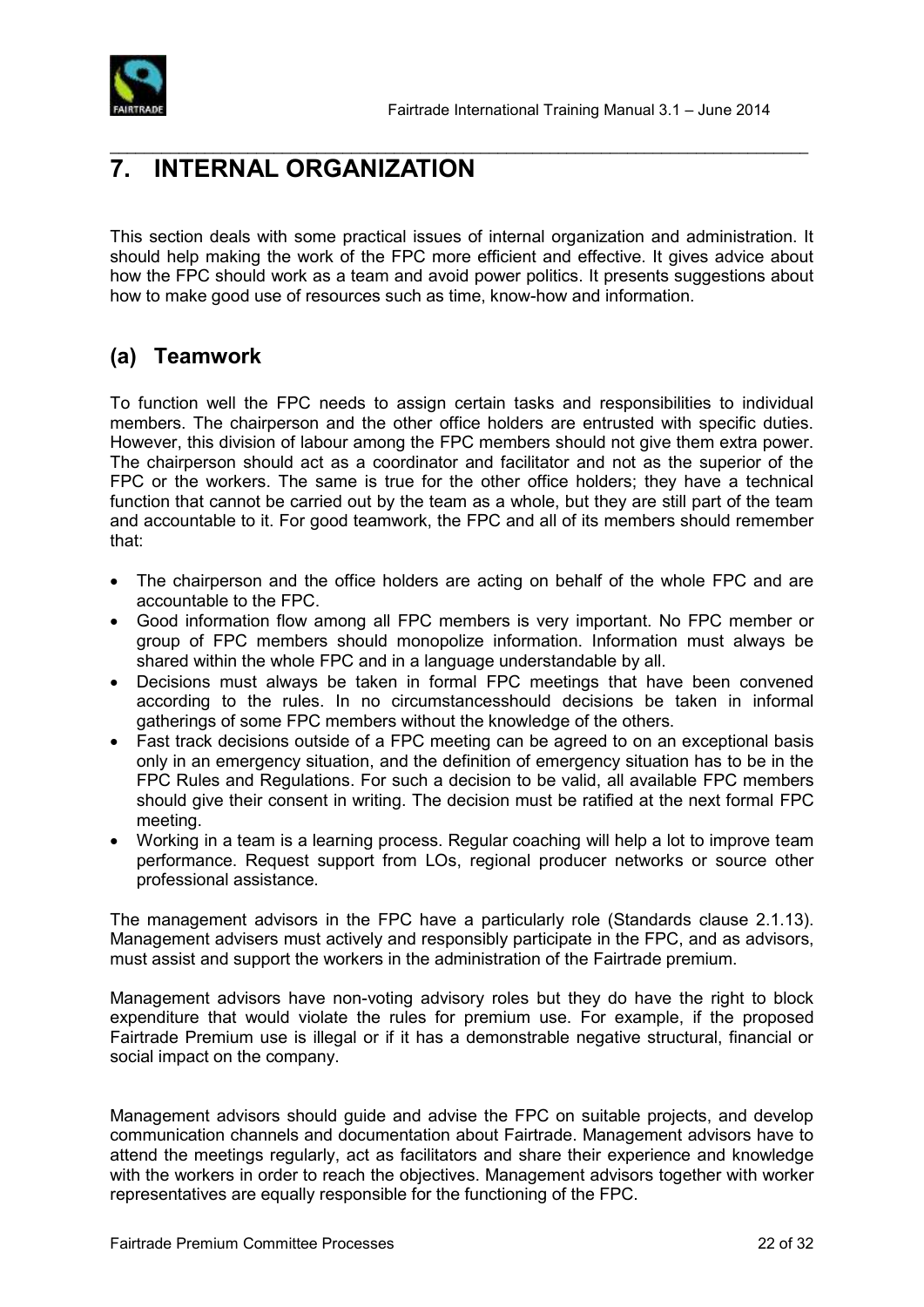



#### <span id="page-22-0"></span>**(b) Sub-Committees**

**Sub-committees** can be a tool for streamlining the FPC work and for encouraging participation, especially on larger plantations or on plantations with high premium turnover. Sub-committees must have a job description that clearly defines their areas of responsibility. They should always have a clear assignment; it does not make sense to create subcommittees without specific tasks and congruent responsibility. Also, sub-committees should observe the same working principles as the FPC with regard to efficiency and effectiveness (see section 4, above, FPC meetings). We can distinguish two types of sub-committees:

 $\mathcal{L}_\text{max}$  , and the contribution of the contribution of the contribution of the contribution of the contribution of the contribution of the contribution of the contribution of the contribution of the contribution of t

- **Internal** sub-committees comprising only FPC members. Appointing sub-committees might be helpful in larger FPCs for distributing the workload. Sub-committees may be entrusted with tasks in the preparation and implementation of the FPC's decisions. Internal sub-committees may have limited decision-making power within clear boundaries set by the FPC. They should **never** decide on strategic or budgetary issues, e.g. on projects, hiring personnel, procurement contracts, etc. They are accountable to the FPC and should report at regular intervals to FPC meetings. Examples of sub-committees:
	- $\triangleright$  Project committees for planning and implementing specific premium projects. They may prepare the project proposal, which must be analysed by the FPC and approved by the GA. Once the project is approved, they may be given the responsibility to direct the project implementation. They are bound by the project outline and the project budget.
	- $\triangleright$  Tendering committee for the preparation and negotiation of contracts. It must be bound by a clearly established tendering procedure<sup>6</sup>. The committee can be permanent or ad hoc. Ad hoc means it is appointed for only one tendering process and then ceases to exist. An ad hoc committee is appropriate for processes that occur only once, such as hiring personnel or contracting a consultant for a study. A permanent committee is advisable for recurring processes, like procurement of construction materials or buying inventories for projects. The sub-committee should not take the final decision, but make a pre-selection of options that can then be submitted to the FPC for final decision. A tendering committee is particularly subject to pressure, favouritism and corruption. It should, therefore, consist of people who are responsible and have integrity, and should always include a high-ranking management representative. Irregularities in tendering will not only create disharmony among the FPC and the whole workforce, but might blight the image of the company as well.
	- $\triangleright$  Committee for training and capacity building is responsible for identifying the training needs for the FPC, other committees and the workers in general and for organizing training events. It elaborates proposals with budgets to be included in the Fairtrade Premium Plan. The FPC could invite a representative of the union or worker organization to sit on this committee.
	- $\triangleright$  Committee for communication is responsible for providing information to the workers and the community, if applicable.
- **External** sub-committees comprising FPC members and non-members are useful for fostering participation and capacity building. External committees might be a good choice for the preparation and implementation of certain projects. It means that members of the group or community that benefit from the project participate in the sub-committee responsible for the project management. This enhances project ownership. It widens the group of people assuming responsibility and developing project management ability.

 $\overline{a}$  $6$  On the meaning and content of the tendering procedure see Fairtrade International Training Manual *Fairtrade Premium Committee Financial Management.*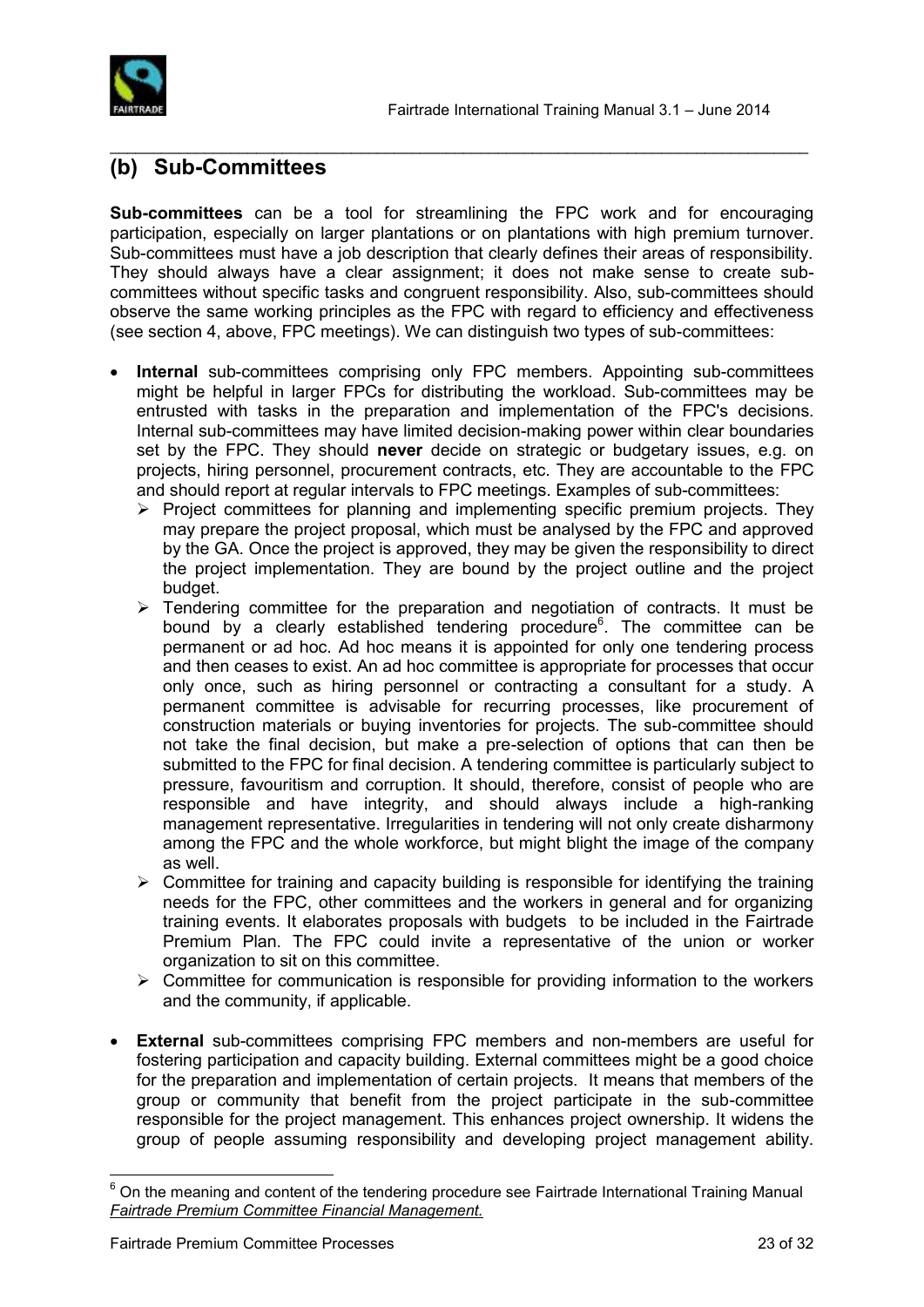

 $\mathcal{L}_\text{max}$  , and the set of the set of the set of the set of the set of the set of the set of the set of the set of the set of the set of the set of the set of the set of the set of the set of the set of the set of the External committee members may be workers and/or community members. The subcommittee should always be presided over by an FPC member who also acts as a link to the FPC. External sub-committees may have limited decision-making power, clearly defined, and remaining within the boundary and budget of the project.

## <span id="page-23-0"></span>**(c) FPC Support Personnel**

For FPCs with a high turnover and many projects, the workload may become too heavy. We have to take into account that FPC members are first of all employees of the company with a demanding job. Although management is required to relieve them partly from their duties and give them time for the FPC's work (Standard clause 1.2.3.), there are limits to the workload a FPC member can carry. Also, for certain tasks related to premium management (such as bookkeeping) technical skills are required which the FPC members cannot be expected to have. For these cases – heavy workload and the requirement of professional skills – the FPC may outsource certain tasks by contracting support personnel, either permanently or for a limited period, and pay their remuneration with premium money.

The Fairtrade standards do not give rules on this issue. For hiring support personnel, the FPC should remember that:

- Ultimate responsibility for managing the premium on behalf of the workers and the certifying body remains with the FPC.
- All support personnel must be hired by the FPC. They work under the sole authority of the FPC and are accountable to the FPC. Of course the FPC can delegate this authority to one or several FPC members or a sub-committee, if convenient.
- The decision about whom to hire and under which conditions is taken exclusively by the FPC.
- All hired personnel, even if hired for a limited time or a limited task, should have written contracts that comply with the Fairtrade standards and the law.
- All personnel hired by the FPC should have a job description, which states to whom they report.
- Part-time or service contracts can be given to employees of the company, but not to FPC members. If an FPC member is given a contract, it is recommended as best practice that they resign from the FPC to avoid conflicts of interest (you cannot be boss and employee at the same time).

Examples of jobs that can be outsourced to hired personnel:

- **FPC accountant**: The bookkeeping for the premium should be done by a professional accountant. In some cases, the company accountant can help; but if high premium volumes are at stake, the contracting of the services of an independent accountant is preferable. Usually the accountant comes once a month to register the entries of the month and prepare the monthly financial statement. At the end of the year, they prepare the annual financial statement. The role of the accountant in relation to the FPC treasurer is explained in more detail in the Fairtrade Training Manual *Fairtrade Premium Committee Financial Management.*
- **Legal body administrator**: The need for an administrator should be carefully analysed. It is only justified by a high premium turnover and a significant number of projects with administrative tasks that require permanent attention.

The profile of the administrator must be thoroughly defined. The indispensable skills required are: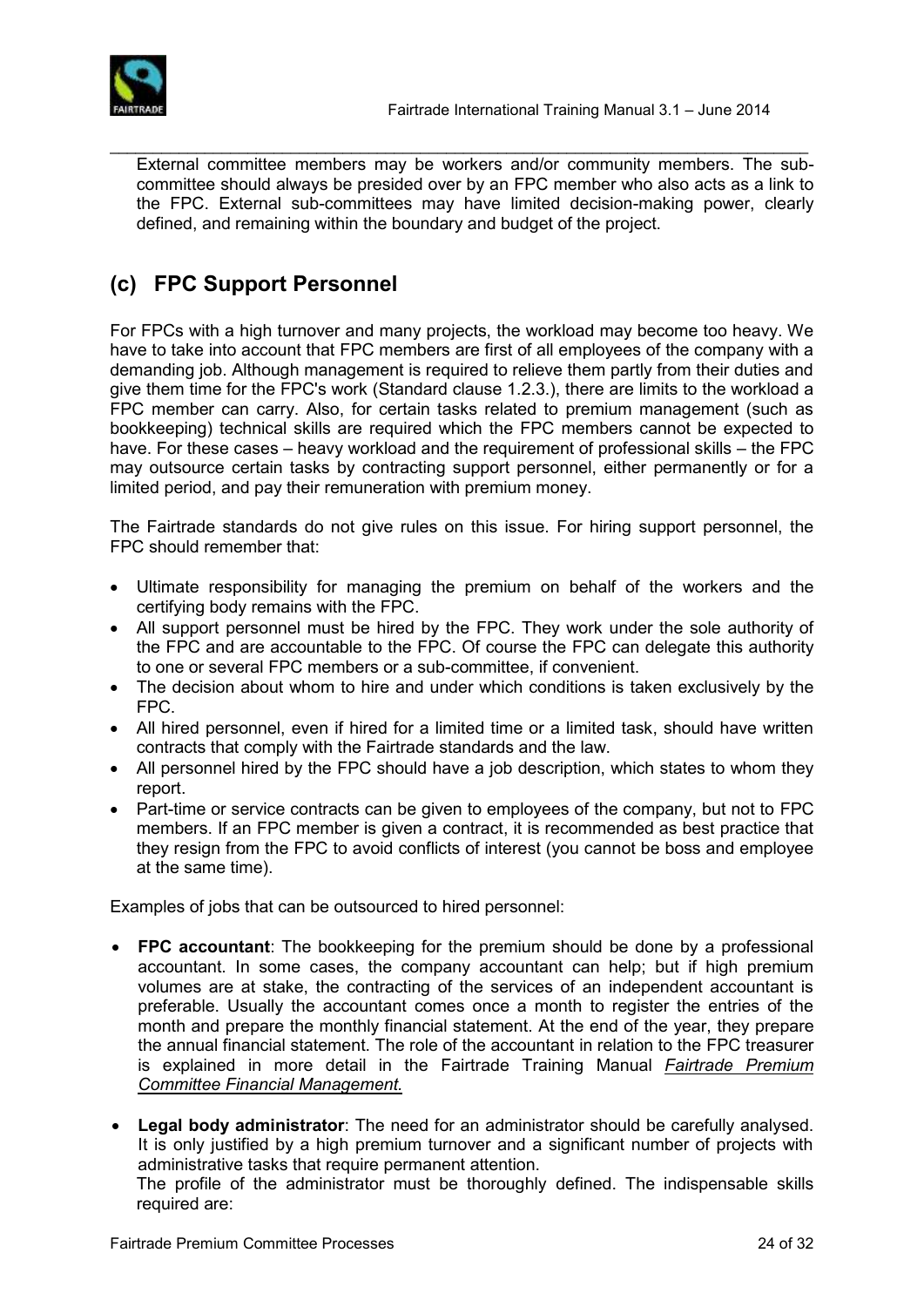

- $\triangleright$  In-depth knowledge of development
- $\triangleright$  Experienced in managing social projects and in working at grassroots level

 $\mathcal{L}_\text{max}$  , and the set of the set of the set of the set of the set of the set of the set of the set of the set of the set of the set of the set of the set of the set of the set of the set of the set of the set of the

- $\triangleright$  Communication and facilitation ability
- $\triangleright$  Organizational and administrative ability

Besides the professional qualifications required, an administrator should possess personal qualities such as integrity, open-mindedness, humility. The administrator should be loyal to the FPC and the workers, and not have their own agenda. Even if their professional abilities might exceed those of the FPC members, they should not feel superior but adopt an attitude of service and support.

The job description should clearly define the role of the administrator, their tasks and responsibilities. Among others, their duties could be:

- $\triangleright$  Implement the decisions of the FPC and any other tasks assigned to them by the FPC
- $\triangleright$  Assist the FPC (or its sub-committees) in the identification, preparation of proposals, implementation, monitoring and evaluation of development projects
- $\triangleright$  Assist the FPC in the preparation of reports and workplans and budgets
- $\triangleright$  Support office holders in their duties (preparation of meetings, writing of minutes, etc.)
- $\triangleright$  Keep the FPC's records and files
- $\triangleright$  Keep time plans and remind all concerned persons about the procedures
- $\triangleright$  Facilitate communication among the FPC members and between the FPC and its subcommittees

The administrator should not:

- $\triangleright$  Have voting rights in the FPC
- $\triangleright$  Sign checks and other financial instruments
- $\triangleright$  Sign contracts, letters and other documents on behalf of the FPC
- $\triangleright$  Be an employee of the company at the same time

It is important to note from these suggestions for a job description that the administrator has no authority over the FPC, sub-committees or workers and no decision-making powers. They are not meant to take over the duties and responsibilities of the FPC, but merely to assist the members and relieve the members from routine work and administrative tasks.

#### <span id="page-24-0"></span>**(d) Time Management**

Time is an essential factor in the work of the FPC and often a source of conflict with management and supervisors. Fairtrade standards 1.2.3 and 2.1.11 establish the obligation for certified companies to allocate time during regular working hours:

- For regular meetings of the FPC.
- For regular meetings of the FPC with the workers.
- For workers, especially FPC members, to perform their duties related to the Fairtrade programme. (This refers particularly to office holders who have FPC work to do between meetings.)

Standard 2.2.2 refers to the training of FPC members and also to the time required for training, which should take place partly during working hours and must be repeated for each newly-elected or appointed representative

The fact that the time issue can cause conflict shows how valuable time is. Time, therefore, should be used well. If the company gives time for FPC work, it also has the right to insist that there is no abuse and that the time given is used efficiently. To prevent conflict, clear and transparent rules for time use should be established. The FPC itself can help setting these rules. Some suggestions: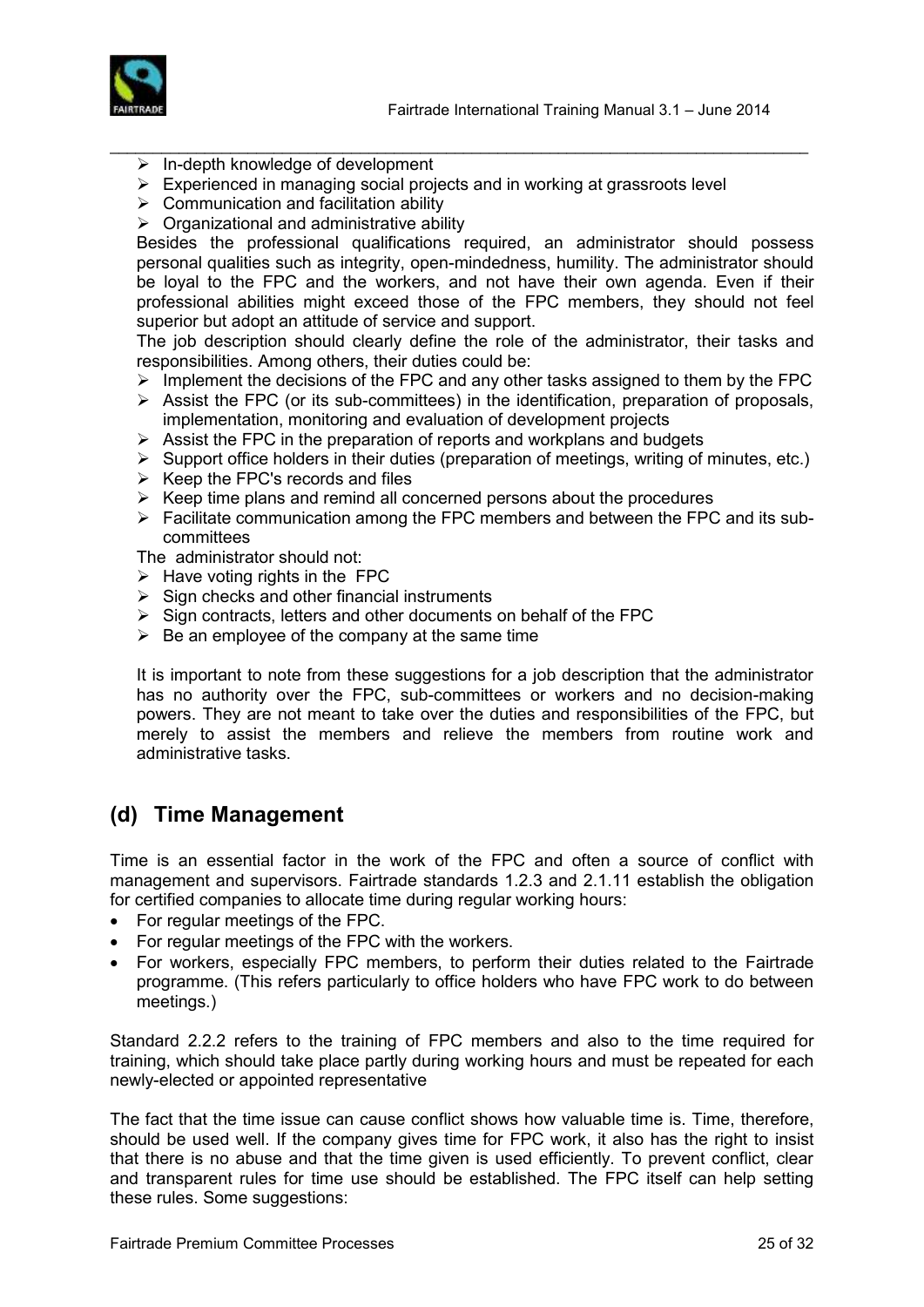

• Regular meetings (of the FPC and between the FPC and workers) should be planned well ahead by setting date and hour (best practice: establish a calendar indicating dates and times for the whole year). For extra meetings, not scheduled in the calendar, management must be asked for permission.

 $\mathcal{L}_\text{max}$  , and the set of the set of the set of the set of the set of the set of the set of the set of the set of the set of the set of the set of the set of the set of the set of the set of the set of the set of the

- The duration of meetings should also be planned in advance, according to the agenda. As a rule, meetings should never last more than two hours, because concentration weakens and the meeting becomes inefficient. It is better to hold shorter but well-focused meetings.
- To find out how much time the FPC members need for tasks between the meetings, registering the time is extremely helpful. You can use an individual time management form, like the following sample:

| <b>MONTHLY TIME MANAGEMENT SHEET</b><br>Company:<br><b>Fairtrade Premium Committee:</b><br>Month/Year:<br>Name:<br>Function in FPC:<br>Section in Company: |                      |                     |                           |                 |  |  |  |
|------------------------------------------------------------------------------------------------------------------------------------------------------------|----------------------|---------------------|---------------------------|-----------------|--|--|--|
| <b>Date</b>                                                                                                                                                | <b>Start</b><br>time | <b>Stop</b><br>time | <b>Number</b><br>of hours | <b>Activity</b> |  |  |  |
|                                                                                                                                                            |                      |                     |                           |                 |  |  |  |
|                                                                                                                                                            |                      |                     |                           |                 |  |  |  |

- This time sheet can become an official tool for the company. It could be used for authorizing and controlling absence from work for FPC business. For this purpose, the form would need one or more additional columns for authorization/control by the competent superior(s). Only time off that is authorized and recorded in the time sheet would be recognized as work time and paid for.
- Instead of asking for permission for each period of time off, the FPC might negotiate with management that office holders be relieved from work for a certain number of hours at a fixed time of the week. The time sheet can help to establish the time you actually need.
- Management is encouraged to help establish a system that regulates the use of work time for FPC members without putting them in a permanent condition of petitioners. The rules should be clear and binding for both sides, i.e. the time assigned for FPC work should be respected and the work done during this time considered as valuable as any duty in the business operation.

## <span id="page-25-0"></span>**(e) FPC File**

The file is an indispensable working tool for the FPC. It should be organized in such a way that information is up to date and can be found easily by anyone who needs to work with it. It is advisable that each FPC member has a personal file with the information they need regularly. Here we deal with the **central FPC file**, which must contain all documents and information that the FPC owns and needs for its operations. The FPC can have an electronic file on the computer. But it will always need a complete file in hard copy for safety reasons and because legal documents do not exist in electronic form. The following guidelines for organizing and keeping the central FPC file refer to the hard copy file: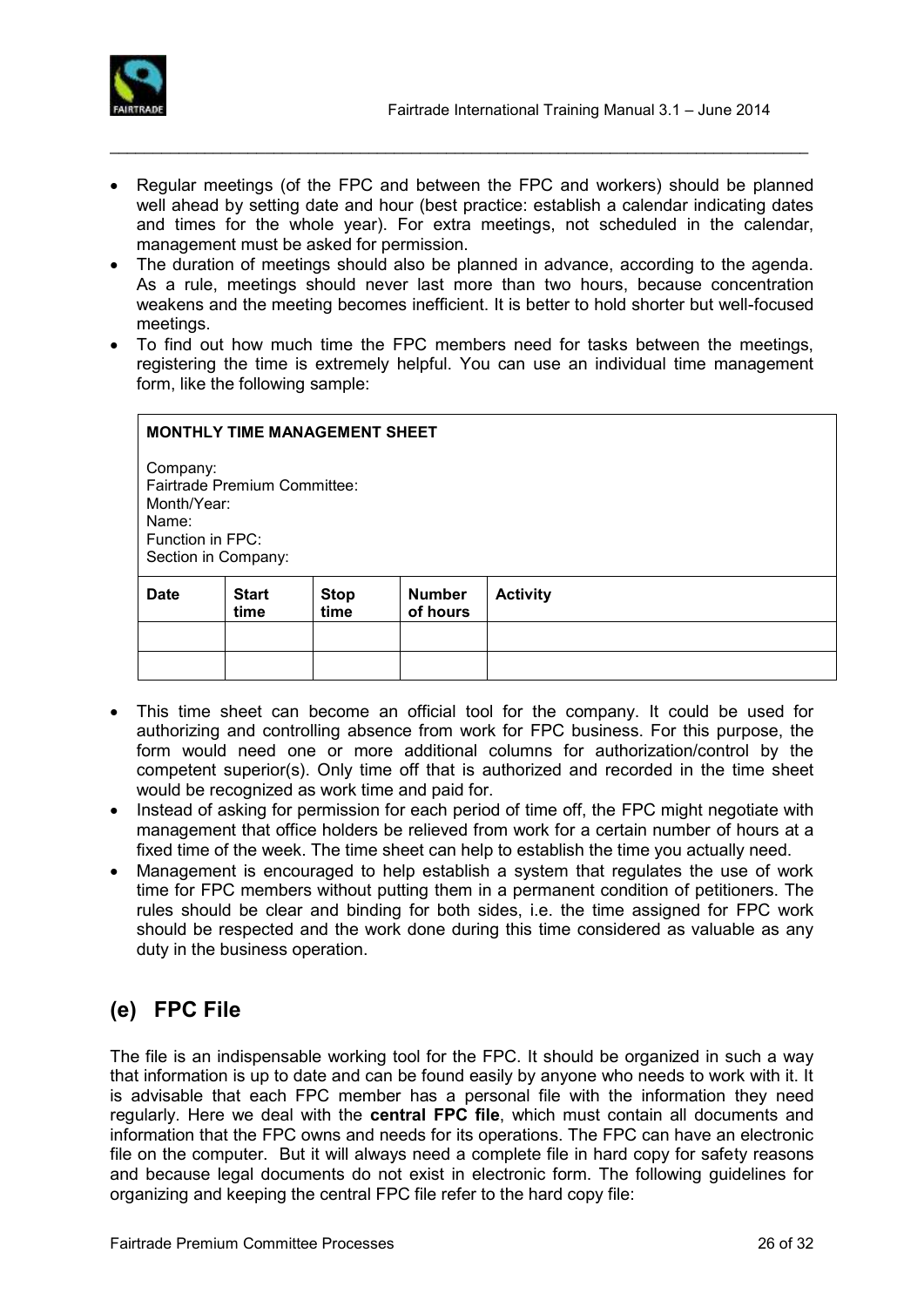



 The file should be kept in a safe and lockable place on the company premises. It is the obligation of the company to provide space for keeping FPC equipment and files (Standard clause 1.2.3.). FPC members must not keep FPC files at their homes. FPC members and other authorized people should have access to the file at all times during working hours. Unauthorized persons should not have access to it.

 $\mathcal{L}_\text{max}$  , and the set of the set of the set of the set of the set of the set of the set of the set of the set of the set of the set of the set of the set of the set of the set of the set of the set of the set of the

- A person should be in charge of the file (a file keeper). Usually this should be the FPC's secretary, but the FPC can appoint another file keeper, e.g. the administrator or an office assistant. The financial files are usually kept by the treasurer.
- The file keeper is responsible for organizing the file, for filing incoming documents regularly and for having control over documents that are taken from the file. They should make sure that the file is complete, i.e. that all documents related to FPC business are put in the file. If convenient, documents could be numbered.
- Only authorized people should take documents away from the place where the file is kept. They should sign a control sheet indicating the name (and number, if applicable) of the document, the date and hour, and the name of the user.
- The FPC file should be organized to make the finding of documents easy. Suggestions for organizing the file:
	- $\triangleright$  Legal documents such as the registration of the organization and the correspondence related to it
	- $\triangleright$  Constitution, rules and regulations and other internal guidance documents
	- $\triangleright$  Fairtrade standards and other Fairtrade guidance documents and manuals
	- ▶ Fairtrade Premium Plan and annual reports
	- $\triangleright$  Minutes of FPC meetings and General Assemblies
	- $\triangleright$  Personnel file with contracts and other documents related to support personnel
	- $\triangleright$  Premium projects (a separate file for each project)
	- $\triangleright$  Training and capacity building
	- $\triangleright$  Correspondence, in chronological order or alphabetically by addressee
	- $\triangleright$  Financial files with the financial records and books, financial reports, bank documents and other documents supporting financial transactions (such as quotations, procurement contracts, receipts, etc.). The financial file can be divided into a central file for all activities related to the main premium account and separate files for each project. The check-books and bankbooks should not be kept with the files, but in a safe.
	- $\triangleright$  Any other files according to need.

## <span id="page-26-0"></span>**(f) Handover from Outgoing to Incoming FPC after Election**

The transfer from the outgoing to the incoming FPC after elections is often poorly managed. Instead of a smooth and organized transfer, the change is often chaotic. Sometimes even the FPC files are not properly handed over. The consequence is the loss of valuable information and experience, to the detriment of the workers.

There are different steps in the transfer from the outgoing to the incoming FPC:

- **Report to the General Assembly**: Before the incoming FPC takes office, the outgoing FPC should present its final report to the GA and be relieved of its responsibility by the GA.
- **Handover of the FPC files**: The incoming FPC must be sure that the complete file is handed over and that no piece is missing. Best practice is to establish a written record with a detailed list of all files, which is signed by the outgoing and the incoming file keepers.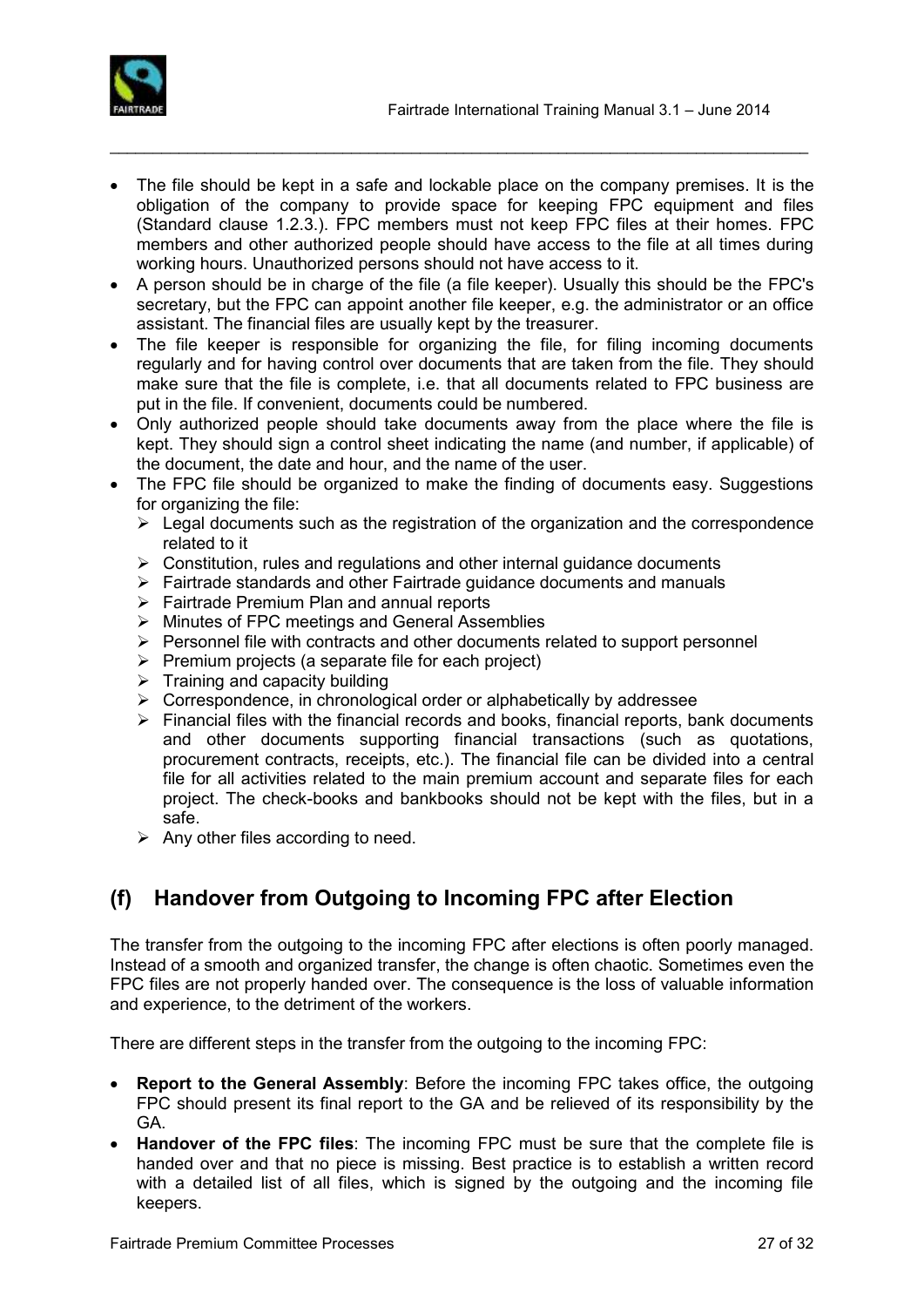

 **Handover meeting**: The aim of the meeting is to make sure that information and experience is passed on. The outgoing FPC should give an exhaustive report to the incoming FPC on the state of affairs (activities and projects in planning and being implemented). It should also report on any existing problems. If the new FPC is taking office during the business year, and thus takes over the workplan and budget elaborated by the former FPC, an update on the workplan and budgetstatus is particularly important. Best practice is to hold a full-day meeting, ideally with an external facilitator.

 $\mathcal{L}_\text{max}$  , and the set of the set of the set of the set of the set of the set of the set of the set of the set of the set of the set of the set of the set of the set of the set of the set of the set of the set of the

 **Handover between office holders**: The outgoing chairperson, secretary and treasurer should introduce the new office holders and, if requested, assist them in the beginning.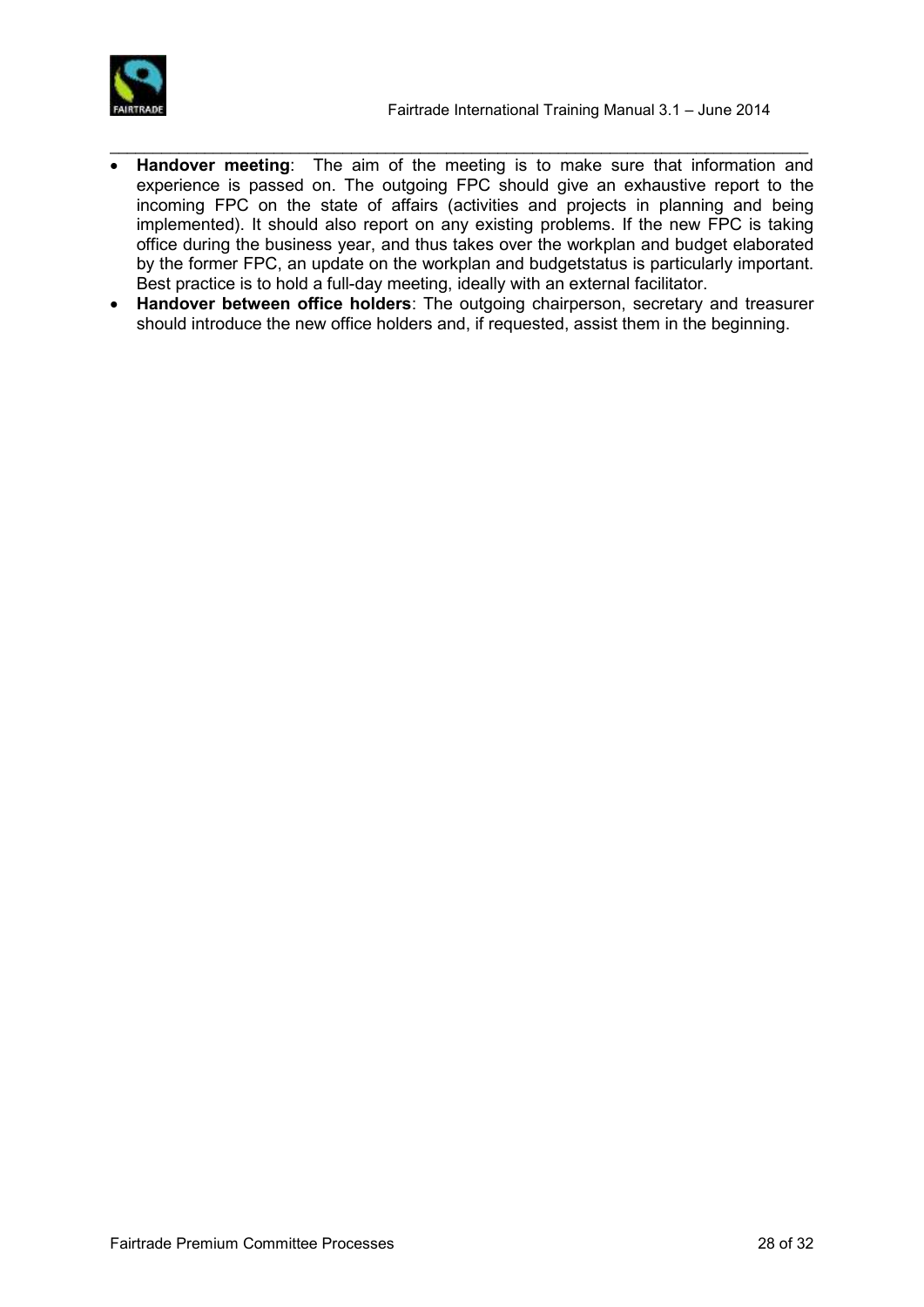

#### $\mathcal{L}_\text{max}$  , and the set of the set of the set of the set of the set of the set of the set of the set of the set of the set of the set of the set of the set of the set of the set of the set of the set of the set of the **APPENDIX:**

## **A. FPC Calendar of Activities and Events (Sample Spreadsheet)**

Please download the spreadsheet (Excel) from our webpage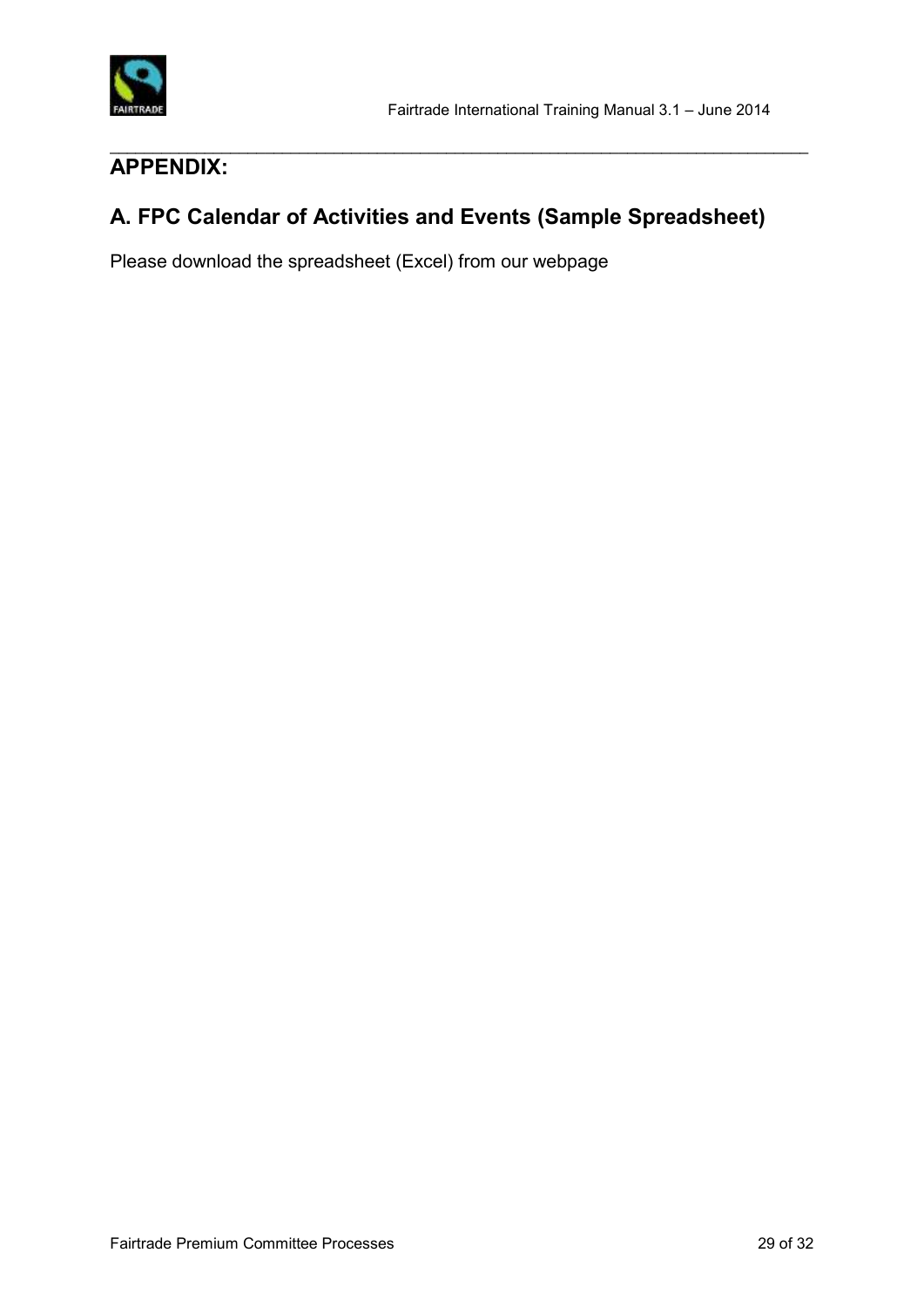

### **B. Proposed text elements for a master presentation**

### **1. Fairtrade Premium Planning**

Planning has to do with time; it means making arrangements for the future Main planning tool of FPC is yearly Fairtrade Premium Plan Fairtrade Premium Plan is elaborated in following steps:

 Consultation with workers to understand and reflect on their needs and collect project ideas

 $\mathcal{L}_\text{max}$  , and the set of the set of the set of the set of the set of the set of the set of the set of the set of the set of the set of the set of the set of the set of the set of the set of the set of the set of the

- Analysis of ideas by the FPC to select projects according to priority (Best practice is planning workshop with external facilitator)
- Bring the plan for GA approval into a written form, in three parts:
	- a) Fairtrade Premium Plan template provide by Fairtrade is a useful tool
	- b) Budget = the plan expressed in monetary terms
	- c) Calendar of activities = the plan expressed in time

# **2. Monitoring, Evaluation and Reporting**

Monitoring is ongoing checking of activities against the plan

Evaluation is checking progress and plan fulfilment at a specific moment of time M&E should not only be applied to projects, but to the Fairtrade Premium Plan as a whole M&E ensures quality, allows corrections or adaptations and helps learning from past experiences

Annual Report is opportunity to evaluate achievements and failures at year's end Best practice is collective reflection in evaluation workshop

Questions that quide the evaluation:

- Relevance
- Effectiveness (did we do the right things?)
- Impact beneficiaries
- Efficiency (did we do things right?)
- SWOT analysis

Result of evaluation is written report - Fairtrade Premium Activities Reporting Template Financial report complements narrative report

# **3. FPC Meetings**

FPC meetings are the main tool for FPC to work as a team Quality of meetings is crucial for success.

Quality depends on several factors:

- Good preparation by chairperson, secretary and all FPC members
- Structured agenda including all mandatory items
- All FPC members receive written agenda >3 days in advance
- Chairperson guides meetings in a democratic and participatory way
- Efficient and effective development of meetings, result-oriented
- If no resolution is reached, tasks to advance subject should be assigned
- Clear and transparent decision-taking
- Numbered minutes as accurate records of meetings and decisions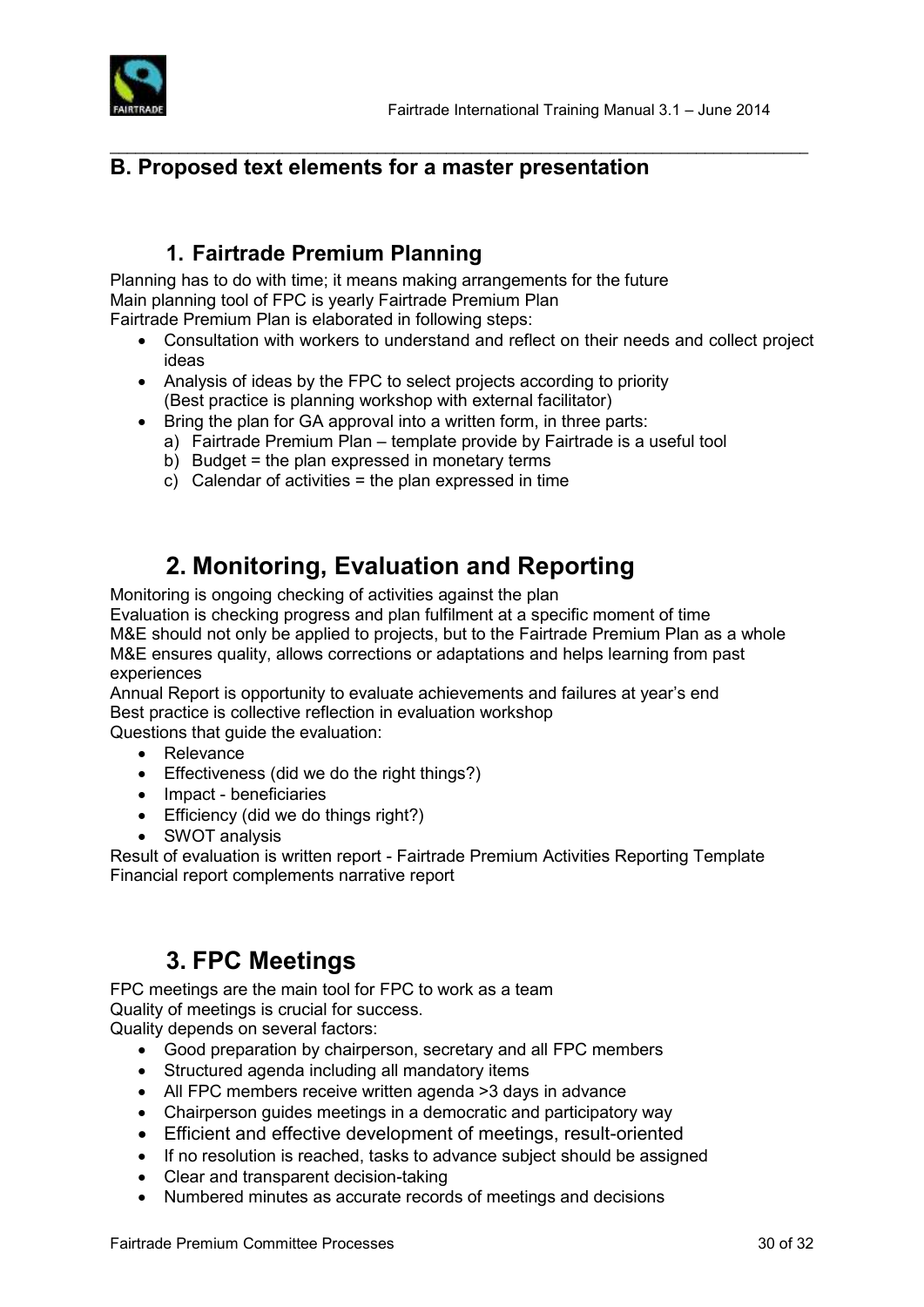

## **4. Communication with Workers**

Consultation with and informing workers is principal task of FPC Different forms, formal and informal

General Assembly (GA) of all workers is formal setting for reporting to workers

Ordinary GA at least once a year, at the end of business year to report on the plan

implemented and obtain GA approval for next year's plan

Main agenda items are: Annual Report, financial report and Fairtrade Premium Plan for next year

 $\mathcal{L}_\text{max}$  , and the set of the set of the set of the set of the set of the set of the set of the set of the set of the set of the set of the set of the set of the set of the set of the set of the set of the set of the

Extraordinary GAs are recommended to foster dialogue and participation

Less formal means of communication with FPC workers are meetings with workers' groups Most usual are meetings of FPC members with workers in their area/section

Best practice is meeting after FPC meetings to inform on decisions and get feedback New workers should be introduced by FPC to Fairtrade Premium, projects and benefits Good communication and coordination between FPC and union/worker organizations is necessary in order to avoid conflicts and create synergies

# **5. Communication with Fairtrade**

With Fairtrade International e.V. for support and training With regional Producer Network for support and training With FLOCERT for inspection and certification Possible visits from Labelling Initiatives

# **6. Internal FPC Organization**

#### **Teamwork**

Each FPC member should be assigned certain tasks FPC should work as a team and take decisions jointly in meetings Good information flow among all FPC members is crucial Chairperson and other office holders have specific functions, but no decision-making power outside or above the FPC

Management representatives share responsibility and are equally accountable

They should contribute with their know-how, but not lead or be in control of FPC

#### **Sub-Committees**

Sub-committees can be a means for distributing workload and encouraging participation To be effective, they need a job description defining tasks and responsibilities

They can never take decisions reserved for FPC or GA (approval of projects, budgets and contracts)

Sub-committees can be internal (FPC members only) or external (including non-FPC members)

Sub-committees might be established for the following purposes:

• Project committees for preparation and implementation of specific projects